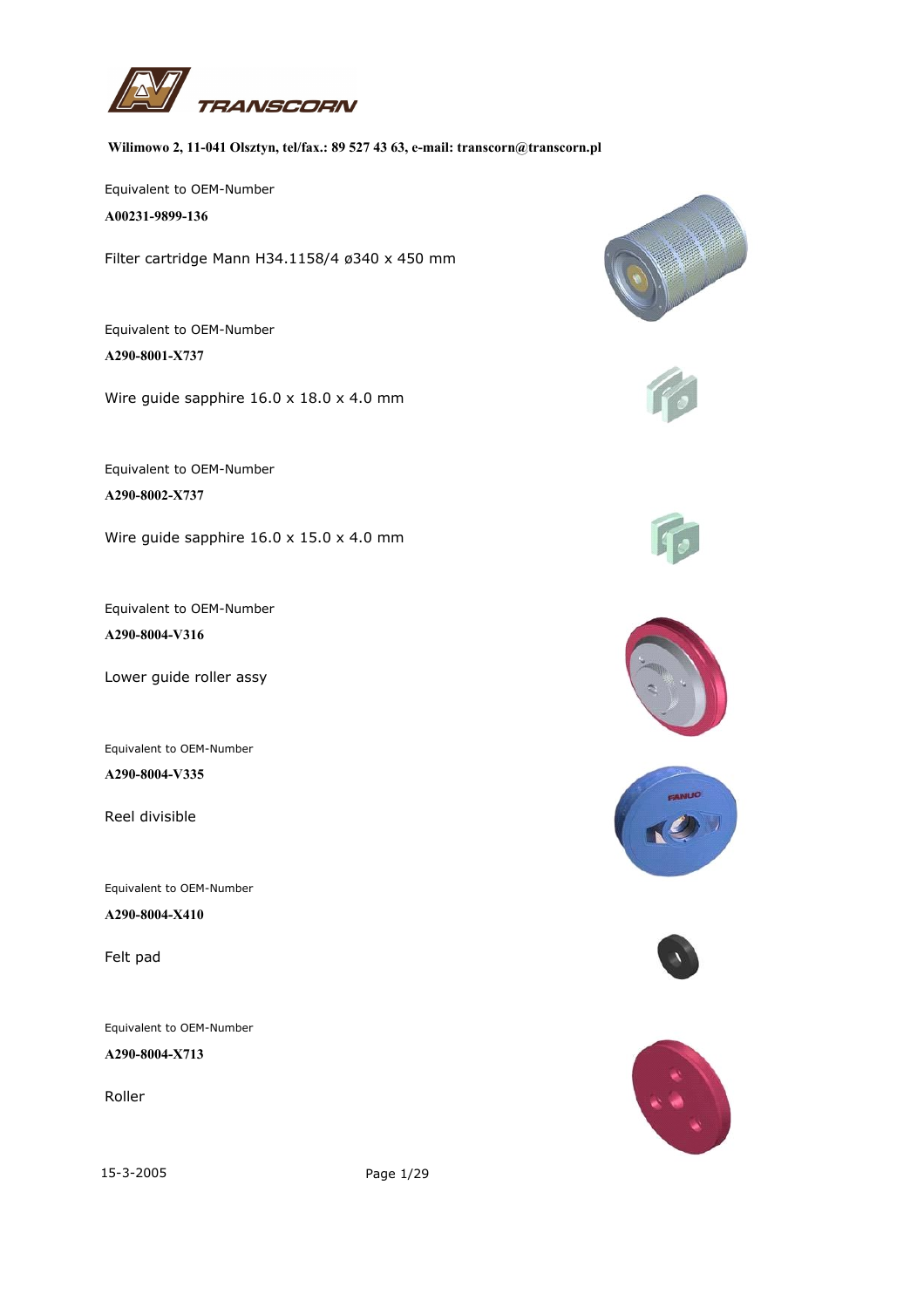

**A290-8005-X722**

Isolation plate

Equivalent to OEM-Number **A290-8011-X750**

Wire quide  $D = 0.20$  mm upper/lower  $H = 5.0$  mm

Equivalent to OEM-Number

**A290-8011-X751**

Wire quide  $D = 0.25$  mm upper/lower  $H = 5.0$  mm

Equivalent to OEM-Number

**A290-8011-X833**

Wire guide  $D = 0.205$  mm upper/lower  $H = 3.0$  mm

Equivalent to OEM-Number **A290-8011-X834**

Wire guide  $D = 0.255$  mm upper/lower  $H = 3.0$  mm

Equivalent to OEM-Number **A290-8018-X443**

Wire Guide  $D = 0.20$  mm lower  $H = 3.0$  mm

Equivalent to OEM-Number **A290-8018-X444**

Wire Guide  $D = 0.25$  mm lower  $H = 3.0$  mm













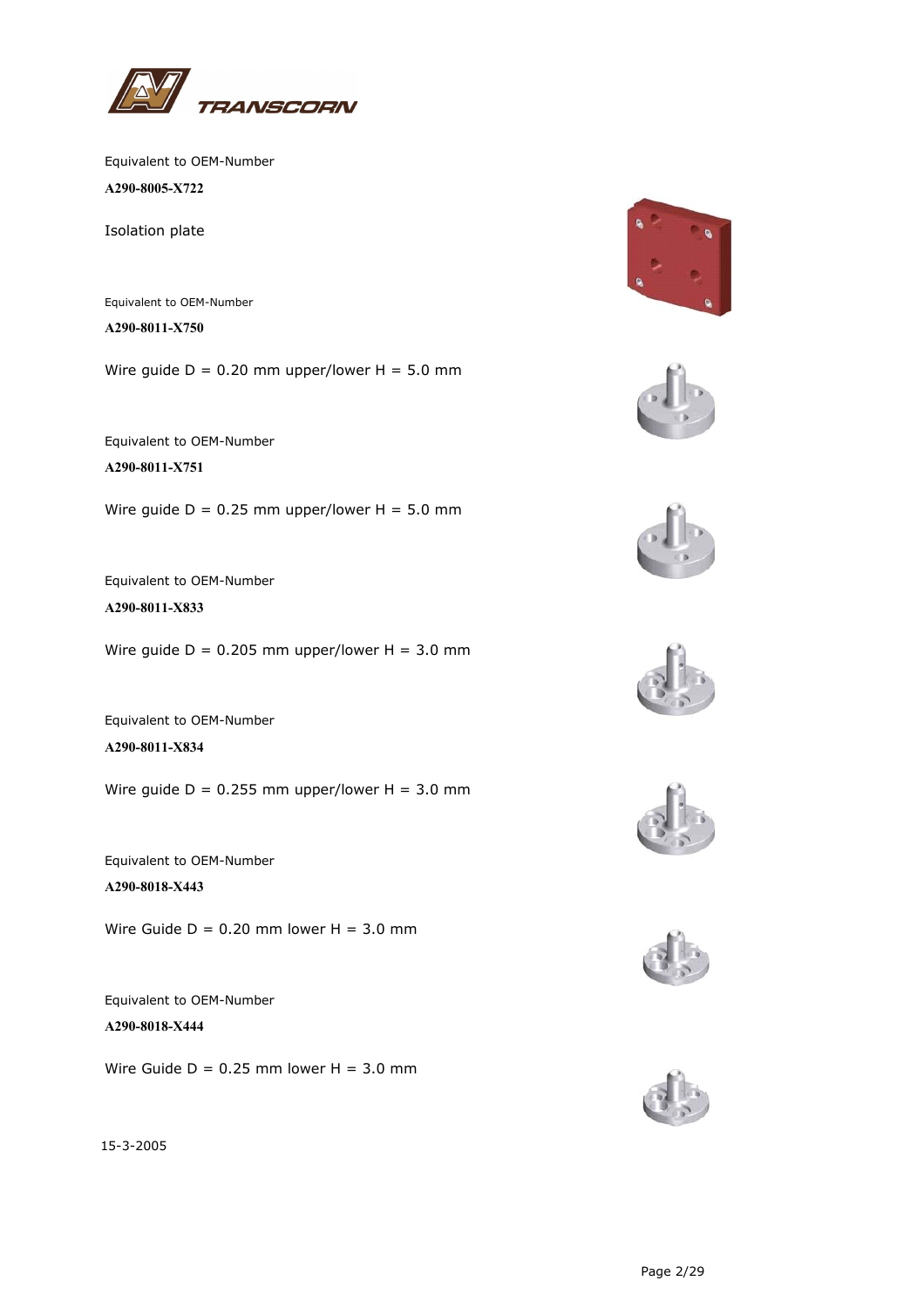

**A290-8018-X445**

Wire Guide  $D = 0.30$  mm lower  $H = 3.0$  mm

Equivalent to OEM-Number **A290-8018-X463**

Wire Guide  $D = 0.20$  mm upper  $H = 3.0$  mm

Equivalent to OEM-Number **A290-8018-X464**

Wire Guide  $D = 0.25$  mm upper  $H = 3.0$  mm

Equivalent to OEM-Number **A290-8018-X465**

Wire Guide  $D = 0.30$  mm upper  $H = 3.0$  mm

Equivalent to OEM-Number **A290-8021-X709**

Lower isolation plate

Equivalent to OEM-Number

**A290-8021-X745**

Insulating guide

Equivalent to OEM-Number

**A290-8021-X762**

Wire guide  $D = 0.05$  mm up - 28.0 mm H = 5.0 mm













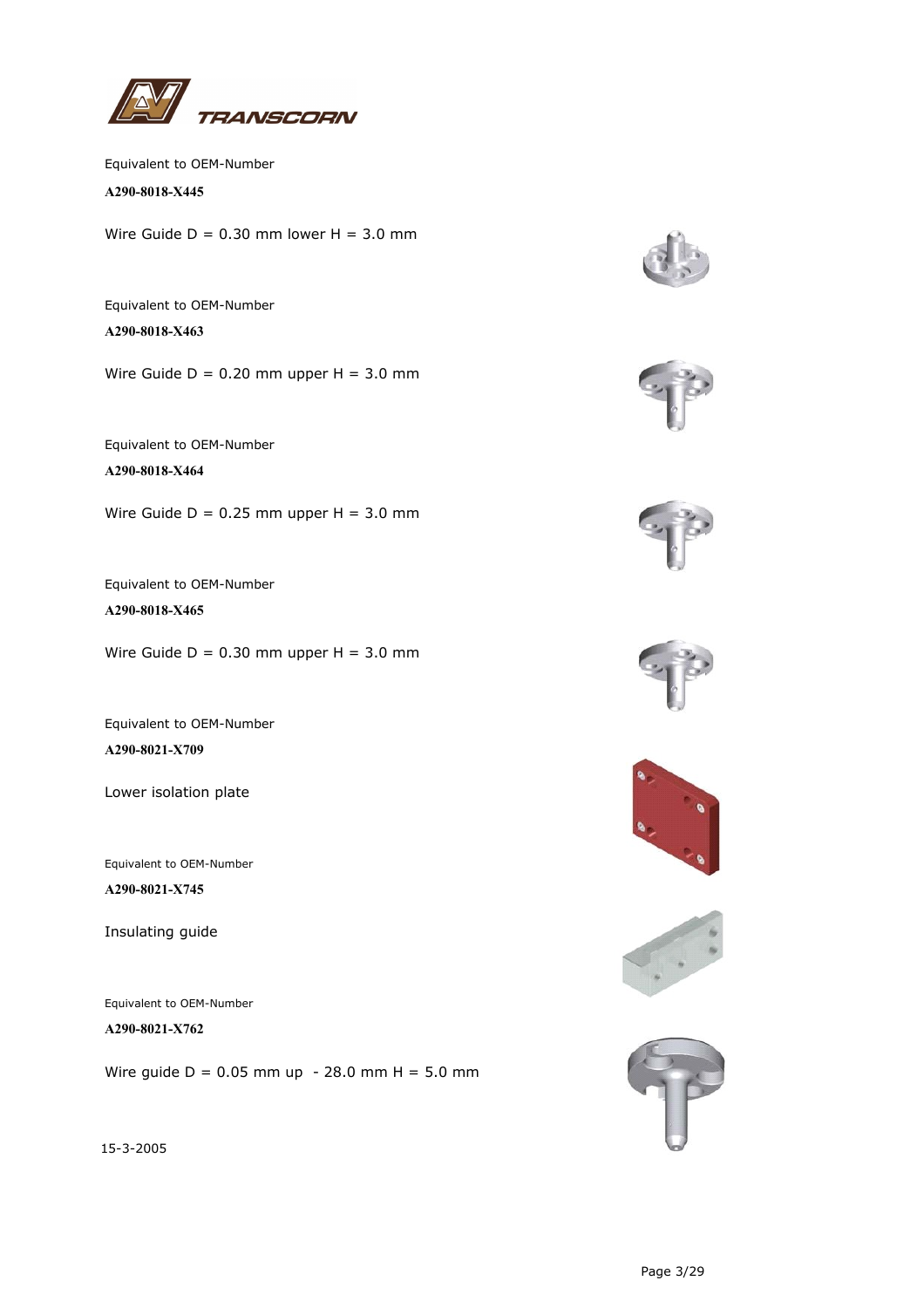

**A290-8021-X763**

Wire guide  $D = 0.10$  mm up - 28.0 mm H = 5.0 mm

Equivalent to OEM-Number **A290-8021-X764**

Wire guide  $D = 0.15$  mm up - 28.0 mm H = 5.0 mm

Equivalent to OEM-Number

**A290-8021-X765**

Wire guide  $D = 0.20$  mm up - 28.0 mm H = 5.0 mm

Equivalent to OEM-Number **A290-8021-X766**

Wire guide  $D = 0.25$  mm up - 28.0 mm H = 5.0 mm

Equivalent to OEM-Number **A290-8021-X767**

Wire guide  $D = 0.30$  mm up - 28.0 mm H = 5.0 mm

Equivalent to OEM-Number **A290-8021-X772**

Wire guide  $D = 0.05$  mm low - 28.0 mm H = 5.0 mm

Equivalent to OEM-Number **A290-8021-X773**

Wire guide  $D = 0.10$  mm low - 28.0 mm H = 5.0 mm







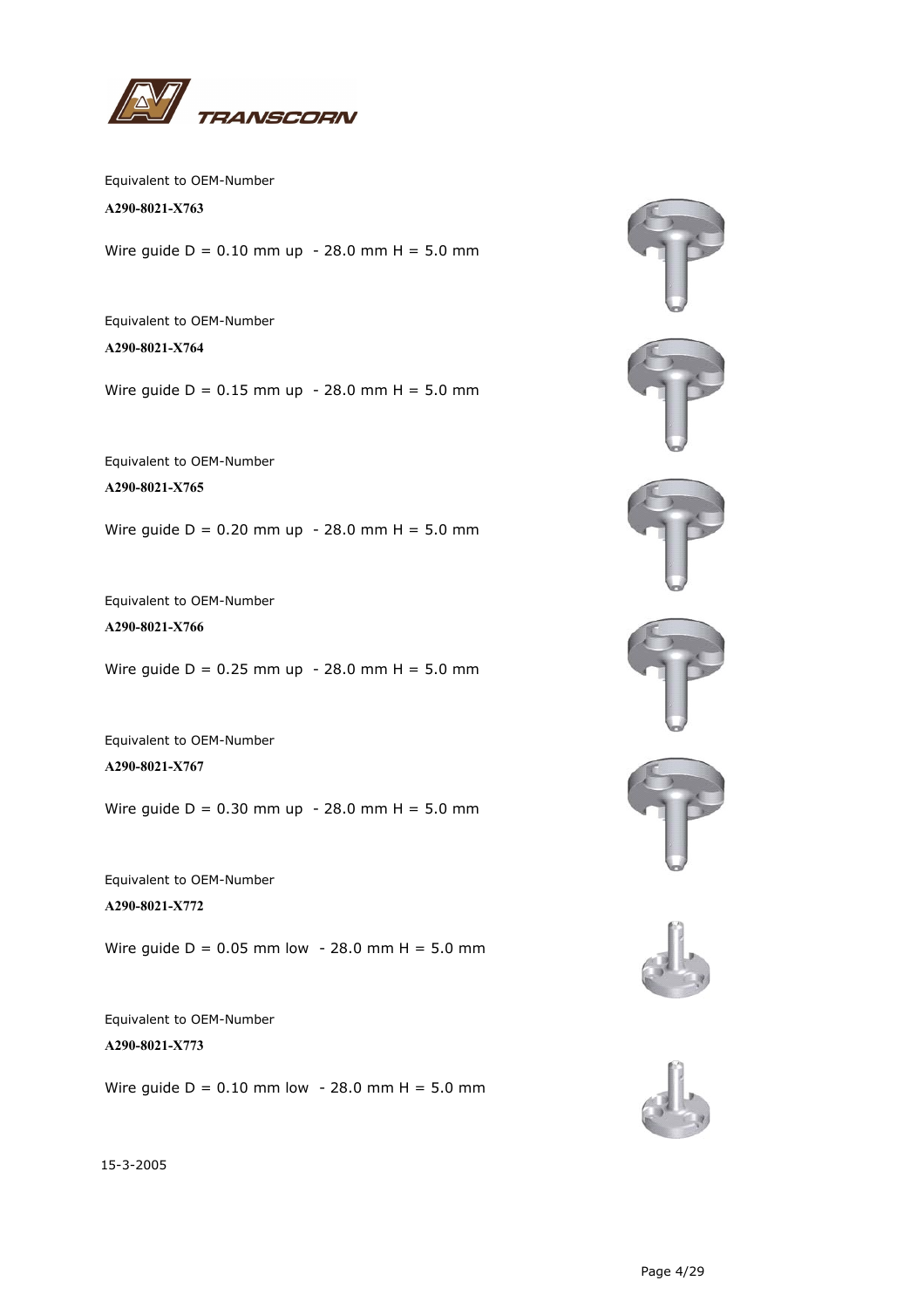

**A290-8021-X774**

Wire guide  $D = 0.15$  mm low - 28.0 mm H = 5.0 mm

Equivalent to OEM-Number **A290-8021-X775**

Wire guide  $D = 0.20$  mm low - 28.0 mm H = 5.0 mm

Equivalent to OEM-Number **A290-8021-X776**

Wire guide  $D = 0.25$  mm low - 28.0 mm H = 5.0 mm

Equivalent to OEM-Number **A290-8021-X777**

Wire guide  $D = 0.30$  mm low - 28.0 mm H = 5.0 mm

Equivalent to OEM-Number **A290-8021-Y701**

Sapphire roller  $D = 5.0 \times 8.0$  mm

Equivalent to OEM-Number **A290-8021-Y705**

Nozzle  $D = 8.0$  mm

Equivalent to OEM-Number **A290-8021-Y745**

Upper nozzle  $D = 5.5$  mm















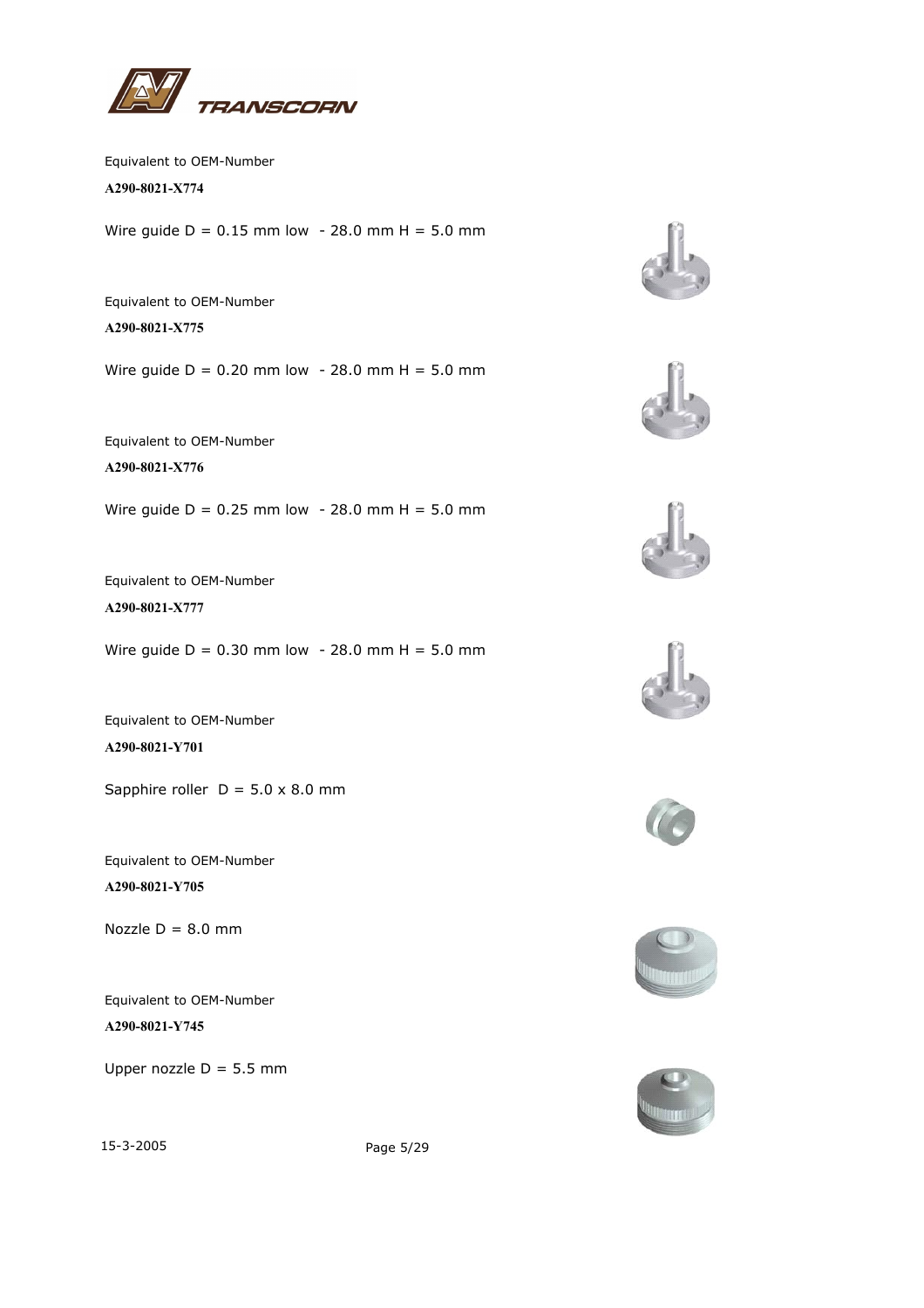

Equivalent to OEM-Number **A290-8021-Y755**

Lower nozzle  $D = 5.5$  mm

Equivalent to OEM-Number **A290-8032-V742**

Roller assy R

Equivalent to OEM-Number **A290-8032-V746**

Roller assy L

Equivalent to OEM-Number **A290-8032-V853**

Roller assembly

Equivalent to OEM-Number **A290-8032-X334**

Isolating plate

Equivalent to OEM-Number **A290-8032-X626**

Wire cutter

Equivalent to OEM-Number **A290-8032-X732**

Wire guide  $D = 0.105$  mm lower with AWF













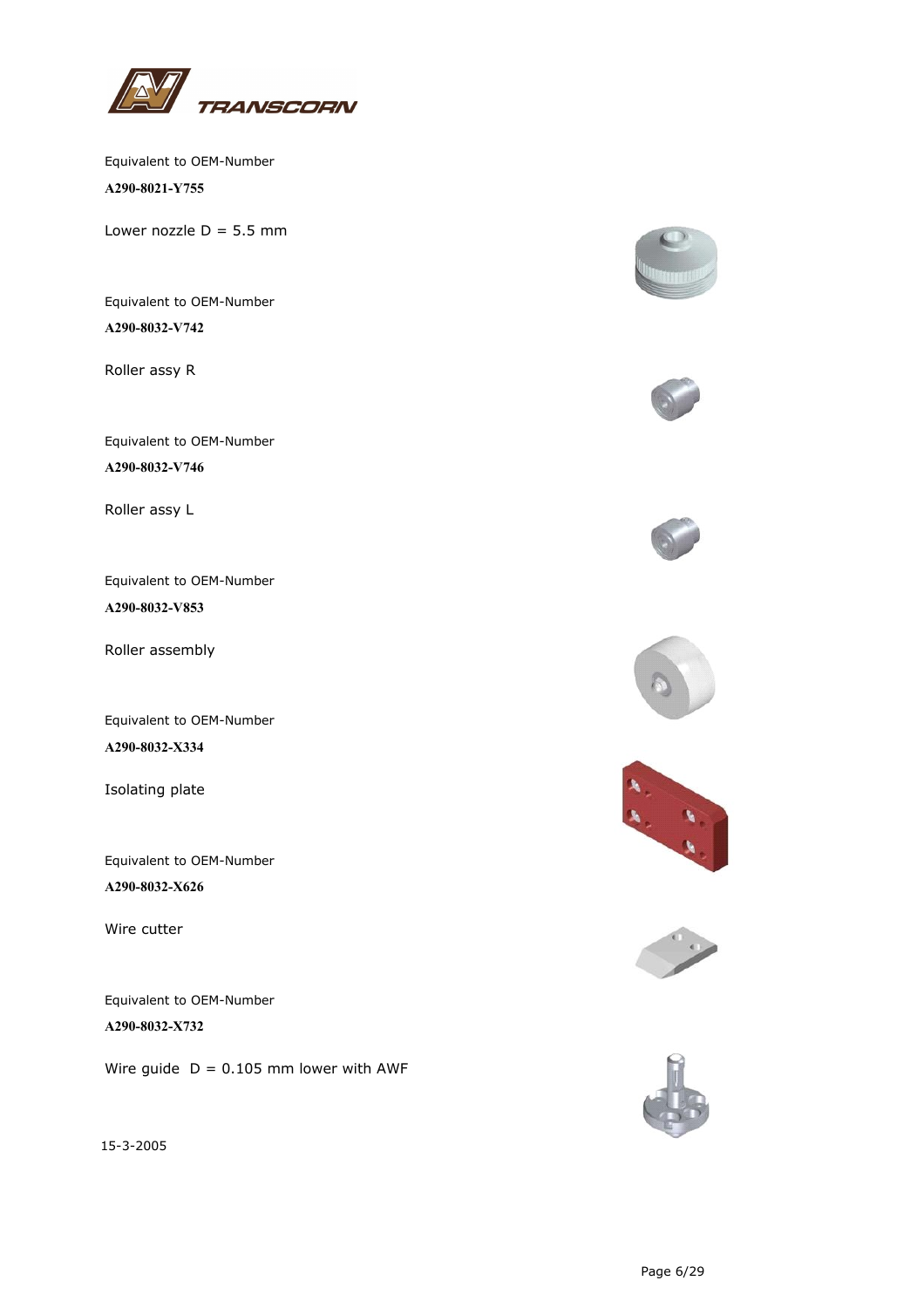

**A290-8032-X734**

Wire guide  $D = 0.155$  mm lower with AWF

Equivalent to OEM-Number **A290-8032-X735**

Wire guide  $D = 0.205$  mm lower with AWF

Equivalent to OEM-Number

**A290-8032-X736**

Wire guide  $D = 0.255$  mm lower with AWF

Equivalent to OEM-Number

**A290-8032-X737**

Wire guide  $D = 0.305$  mm lower with AWF

Equivalent to OEM-Number **A290-8032-X762**

Replaced by A290-8032-X732

Equivalent to OEM-Number **A290-8032-X764**

Replaced by A290-8032-X734

Equivalent to OEM-Number

**A290-8032-X766**

Lower wire guide  $D = 0.25$  mm











15-3-2005 Page 7/29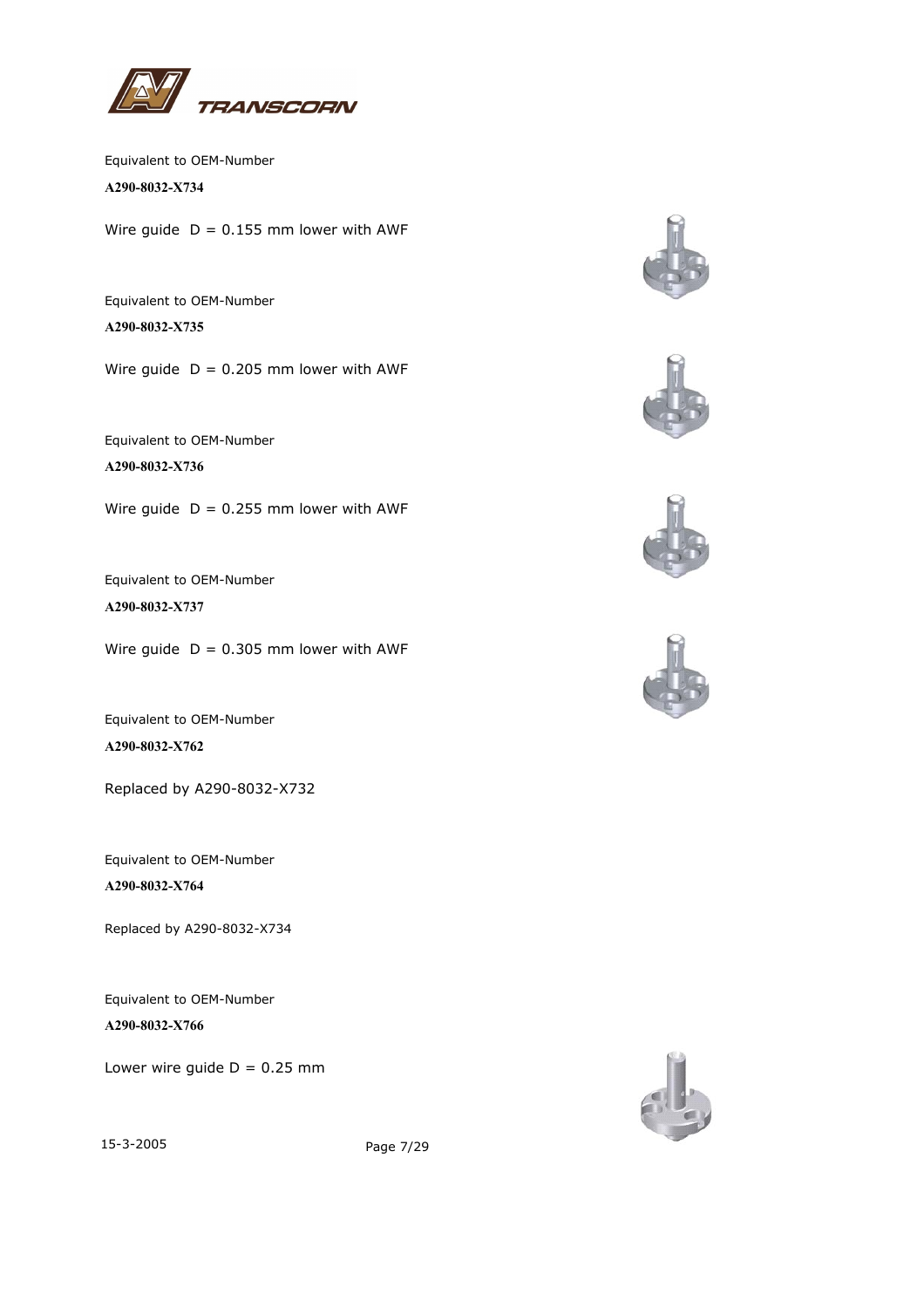

Equivalent to OEM-Number **A290-8032-X767**

Replaced by A290-8032-X737

Equivalent to OEM-Number **A290-8032-X772**

Wire guide diamond  $D = 0.105$  mm upper with AWF

Equivalent to OEM-Number **A290-8032-X774**

Wire guide diamond  $D = 0.155$  mm upper with AWF

Equivalent to OEM-Number **A290-8032-X775**

Wire guide diamond  $D = 0.205$  mm upper with AWF

Equivalent to OEM-Number **A290-8032-X776**

Wire guide diamond  $D = 0.255$  mm upper with AWF

Equivalent to OEM-Number **A290-8032-X777**

Wire guide diamond  $D = 0.305$  mm upper with AWF

Equivalent to OEM-Number **A290-8032-Y611**

Nozzle  $D = 5.5$  mm



15-3-2005 Page 8/29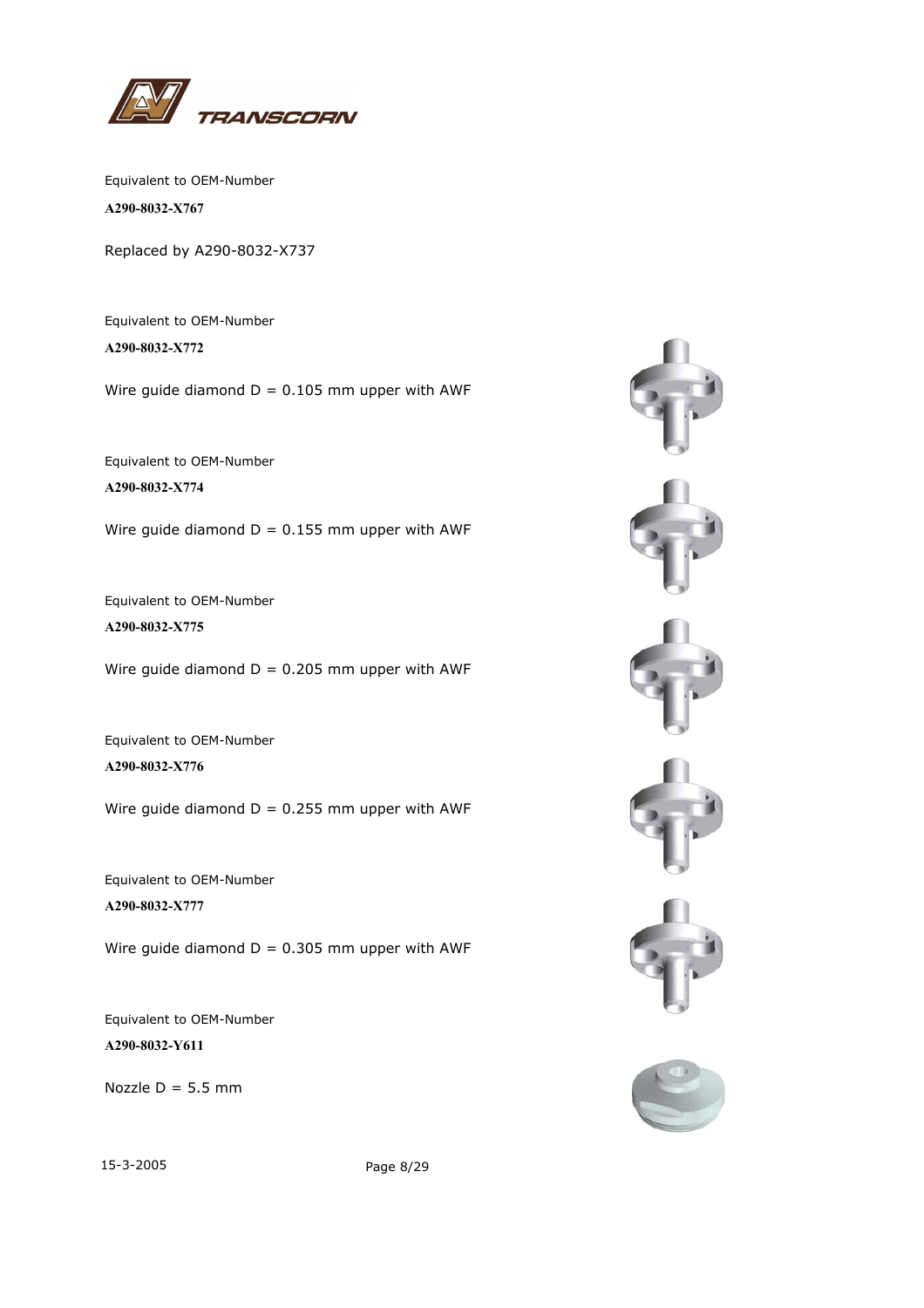

**A290-8032-Z882**

Power feeder W1 - W4 Auto Thread

Equivalent to OEM-Number

**A290-8037-X645**

Die guide

Equivalent to OEM-Number **A290-8037-X689**

Nozzle  $D = 11.0$  mm

Equivalent to OEM-Number **A290-8037-X870**

Nozzle  $D = 13.0$  mm

Equivalent to OEM-Number **A290-8037-X879**

Nozzle  $D = 5.5$  mm

Equivalent to OEM-Number **A290-8037-X919**

Replaced by A290-8039-Y914

Equivalent to OEM-Number **A290-8037-X950**

Replaced by A290-8039-Y913











15-3-2005

Page 9/29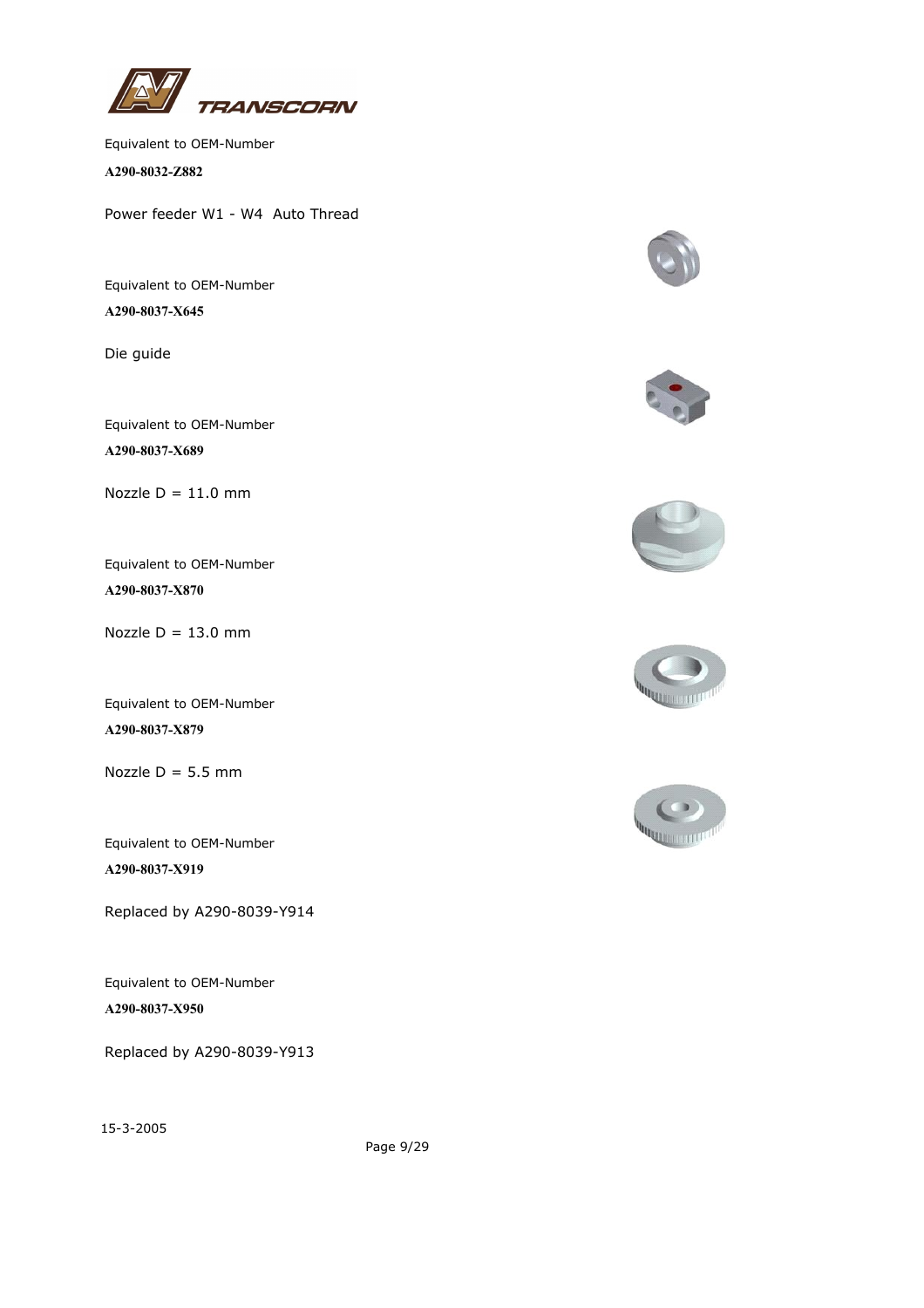

**A290-8037-X960**

Belt 13 x 1172 mm

Equivalent to OEM-Number **A290-8037-X961**

Belt 13 x 1422 mm

Equivalent to OEM-Number

**A290-8037-X966**

Upper belt 13 x 1376 mm

Equivalent to OEM-Number **A290-8037-X967**

Belt 13 x 1628 mm

Equivalent to OEM-Number **A290-8038-X919**

Replaced by A290-8039-Y914

Equivalent to OEM-Number **A290-8039-X860**

Upper belt 14 x 1112 mm (W1)

Equivalent to OEM-Number **A290-8039-X861**

Lower belt 14 x 1417 mm (W1)













15-3-2005 Page 10/29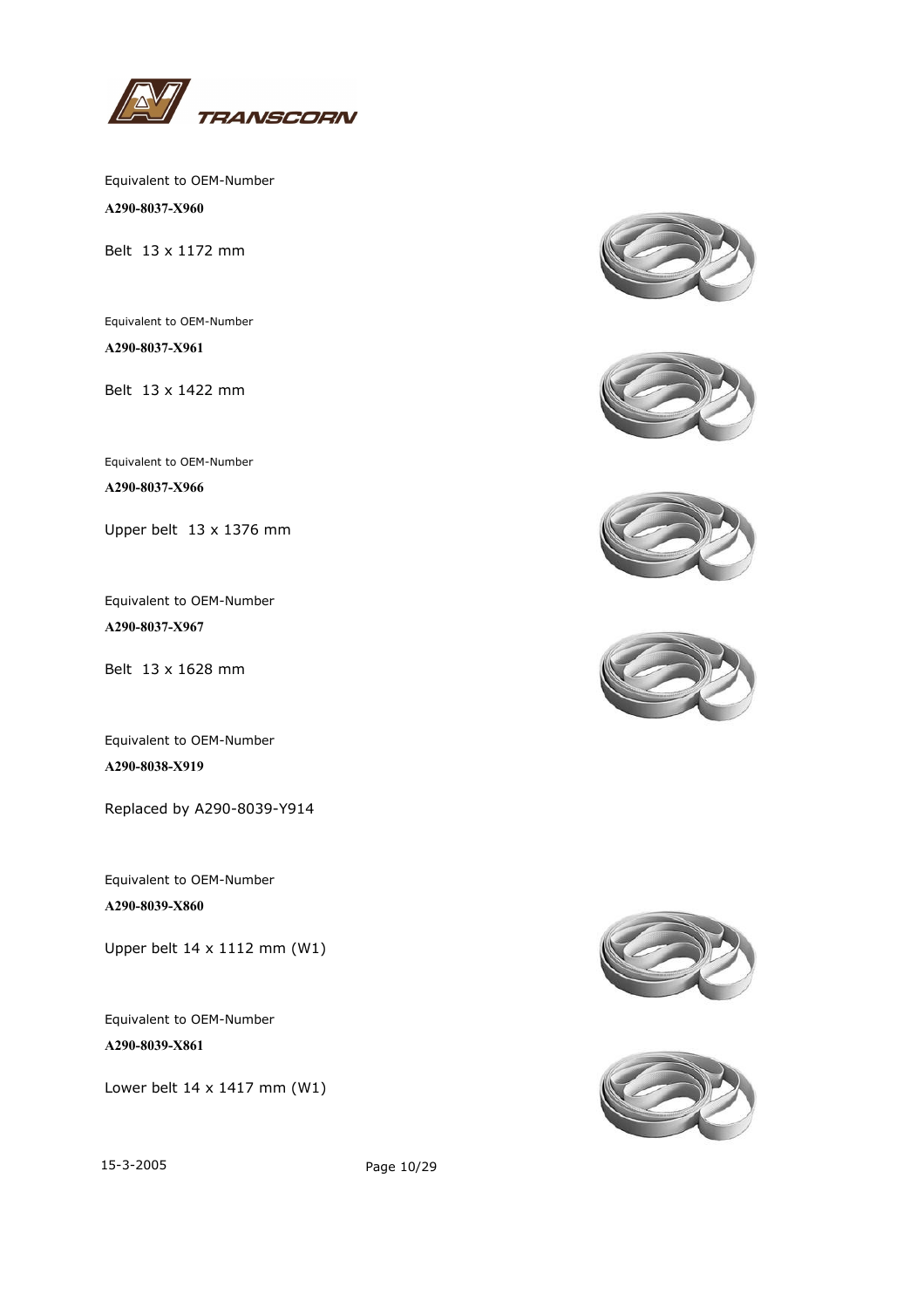

Equivalent to OEM-Number **A290-8039-X919**

Replaced by A290-8039-Y914

Equivalent to OEM-Number **A290-8039-Y913**

Roller A

Equivalent to OEM-Number **A290-8039-Y914**

Roller B

Equivalent to OEM-Number **A290-8040-X860**

Upper belt 14 x 1315 mm (W2)

Equivalent to OEM-Number **A290-8040-X861**

Lower belt 14 x 1620 mm (W2)

Equivalent to OEM-Number **A290-8046-X860**

Upper belt 21 x 1645 mm (W3)

Equivalent to OEM-Number **A290-8046-X861**

Lower belt 21 x 1962 mm (W3)













15-3-2005

Page 11/29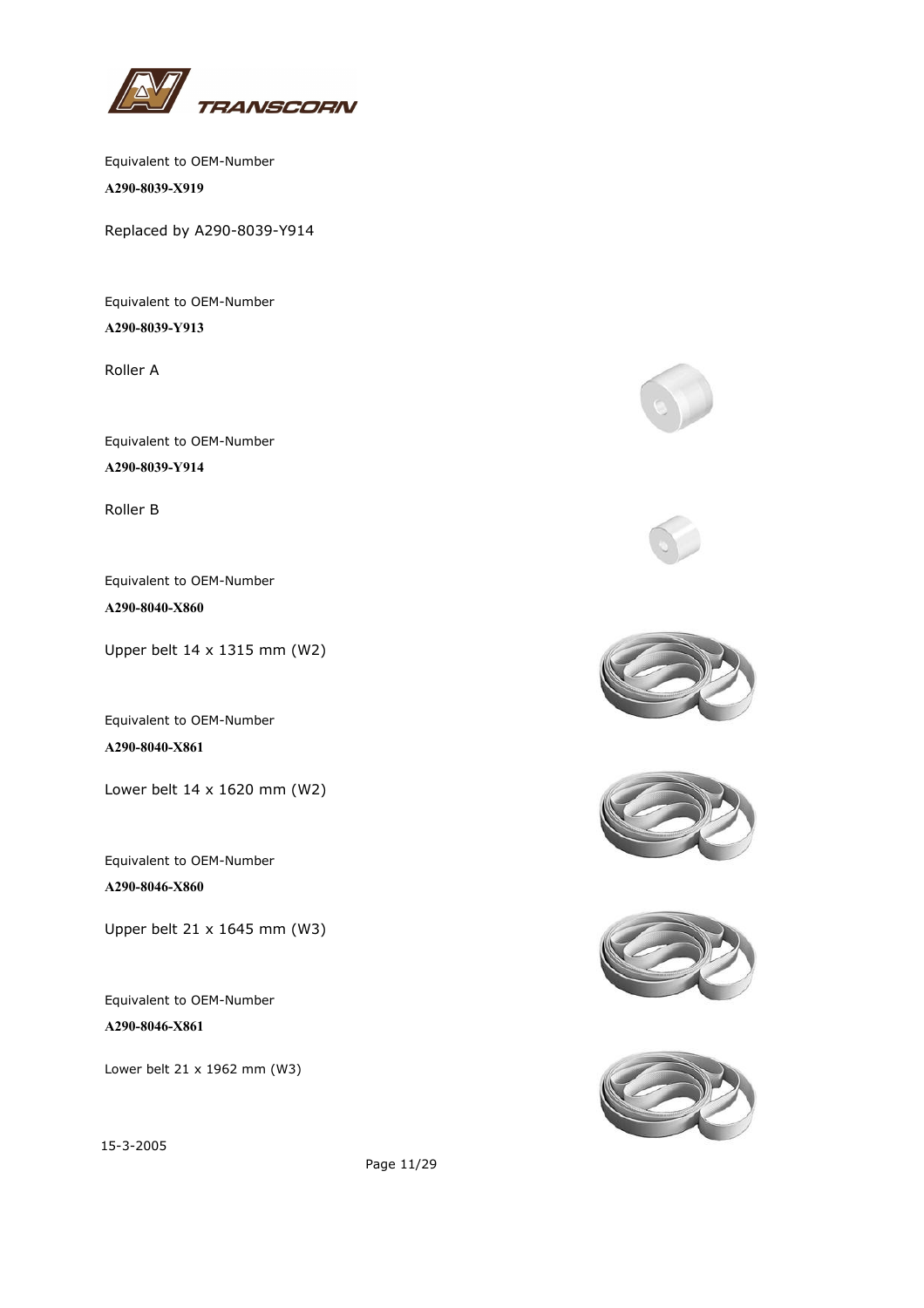

**A290-8047-X860**

Upper belt 21 x 2080 mm (W4)

Equivalent to OEM-Number **A290-8047-X861**

Lower belt 21 x 2400 mm (W4)

Equivalent to OEM-Number **A290-8048-X759**

Power feeder

Equivalent to OEM-Number **A290-8048-X771**

Water nozzle upper  $D = 7.0$  mm

Equivalent to OEM-Number **A290-8048-X772**

Water nozzle lower  $D = 7.0$  mm

Equivalent to OEM-Number **A290-8048-Y771**

Nozzle

Equivalent to OEM-Number **A290-8048-Y772**

Nozzle















15-3-2005 Page 12/29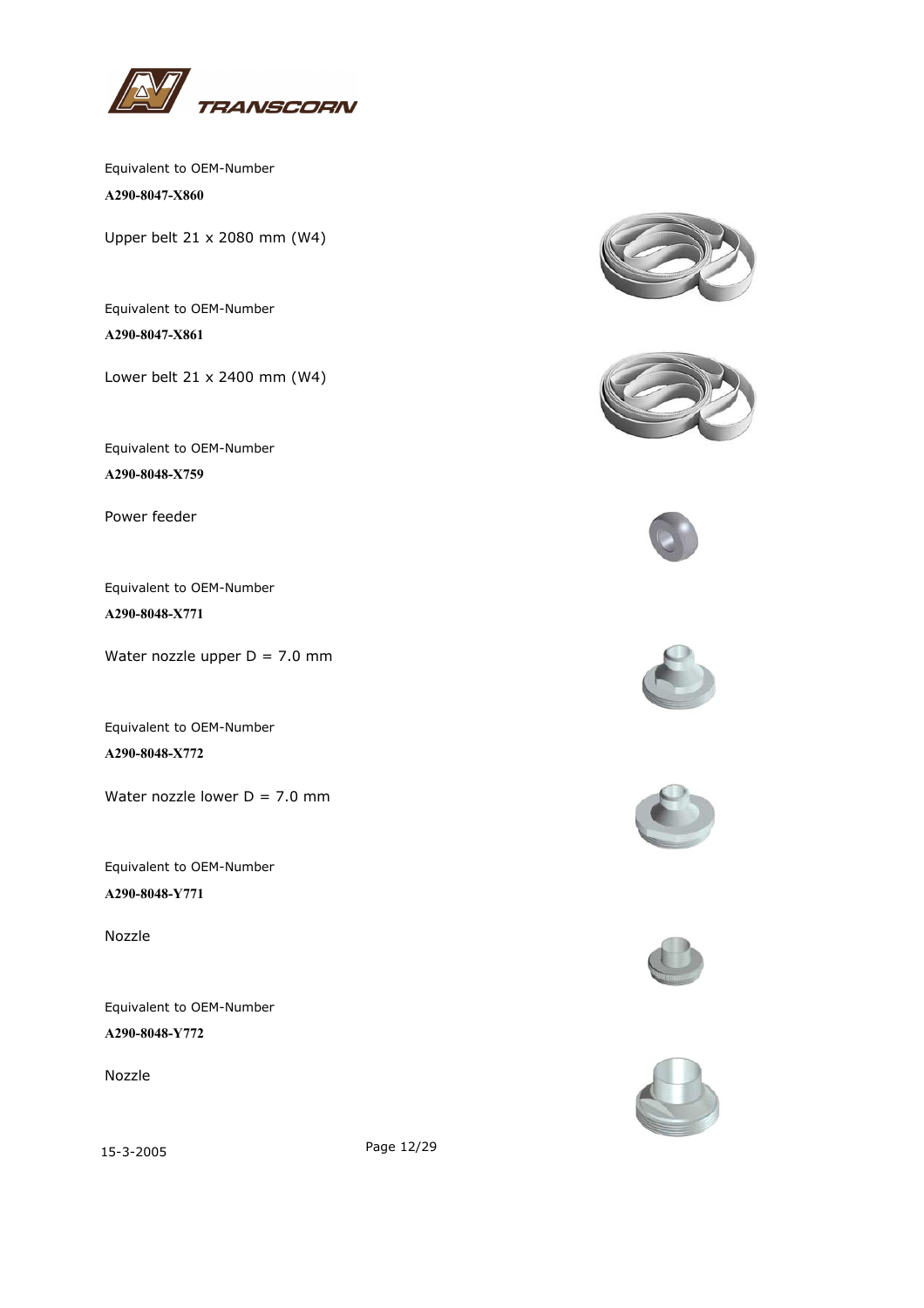

Equivalent to OEM-Number **A290-8092-X702**

Guide upper  $D = 0.10$  mm

Equivalent to OEM-Number **A290-8092-X703**

Guide upper  $D = 0.14$  mm

Equivalent to OEM-Number **A290-8092-X704**

Guide upper  $D = 0.15$  mm

Equivalent to OEM-Number **A290-8092-X705**

Guide upper  $D = 0.20$  mm

Equivalent to OEM-Number **A290-8092-X706**

Guide upper  $D = 0.25$  mm

Equivalent to OEM-Number **A290-8092-X707**

Guide upper  $D = 0.30$  mm

Equivalent to OEM-Number **A290-8092-X708**

Guide upper  $D = 0.33$  mm

15-3-2005



Page 13/29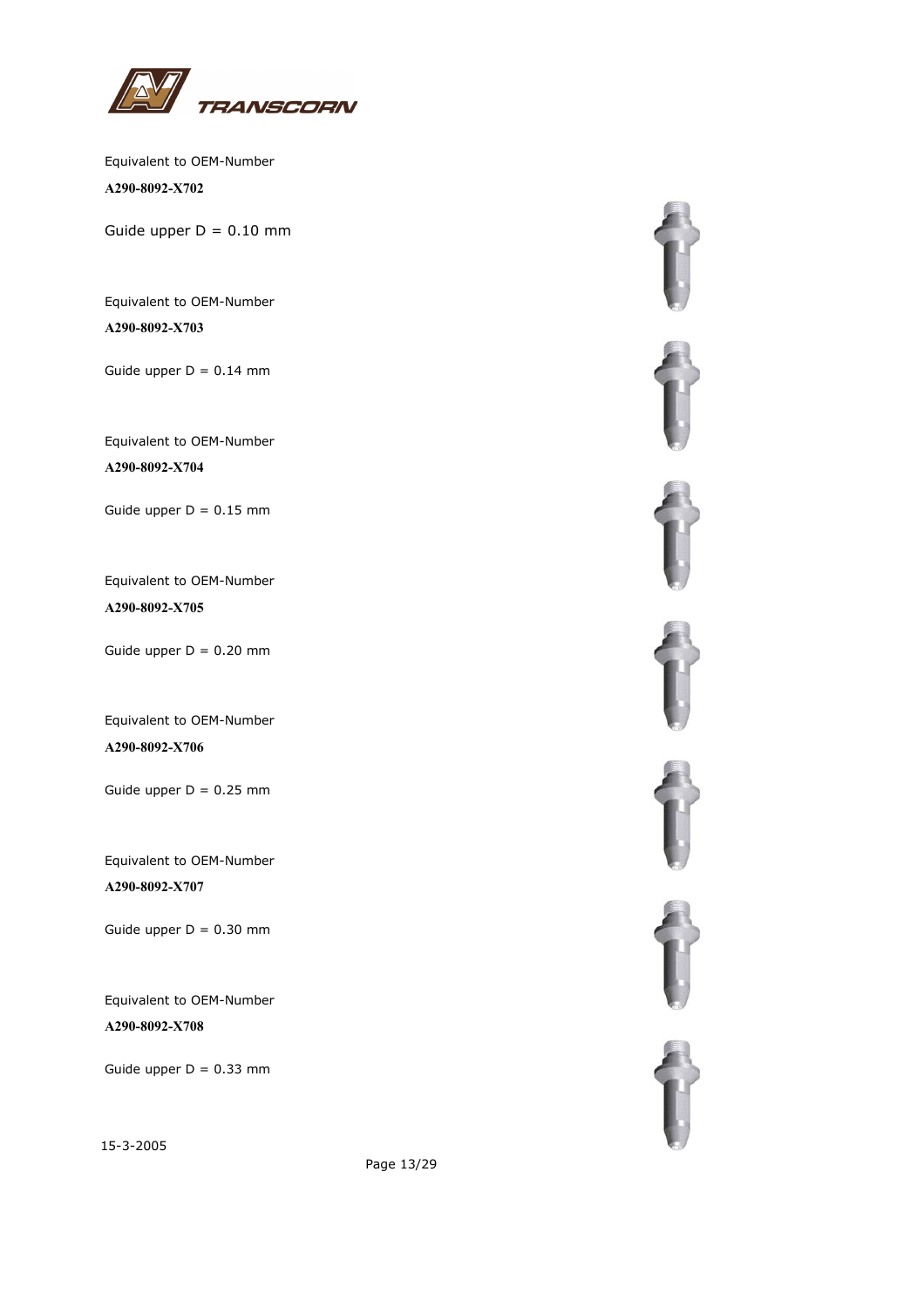

Equivalent to OEM-Number **A290-8092-X712**

Guide lower  $D = 0.10$  mm

Equivalent to OEM-Number **A290-8092-X713**

Guide lower  $D = 0.14$  mm

Equivalent to OEM-Number **A290-8092-X714**

Guide lower  $D = 0.15$  mm

Equivalent to OEM-Number **A290-8092-X715**

Guide lower  $D = 0.20$  mm

Equivalent to OEM-Number **A290-8092-X716**

Guide lower  $D = 0.25$  mm

Equivalent to OEM-Number **A290-8092-X717**

Guide lower  $D = 0.30$  mm

Equivalent to OEM-Number **A290-8092-X718**

Guide lower  $D = 0.33$  mm













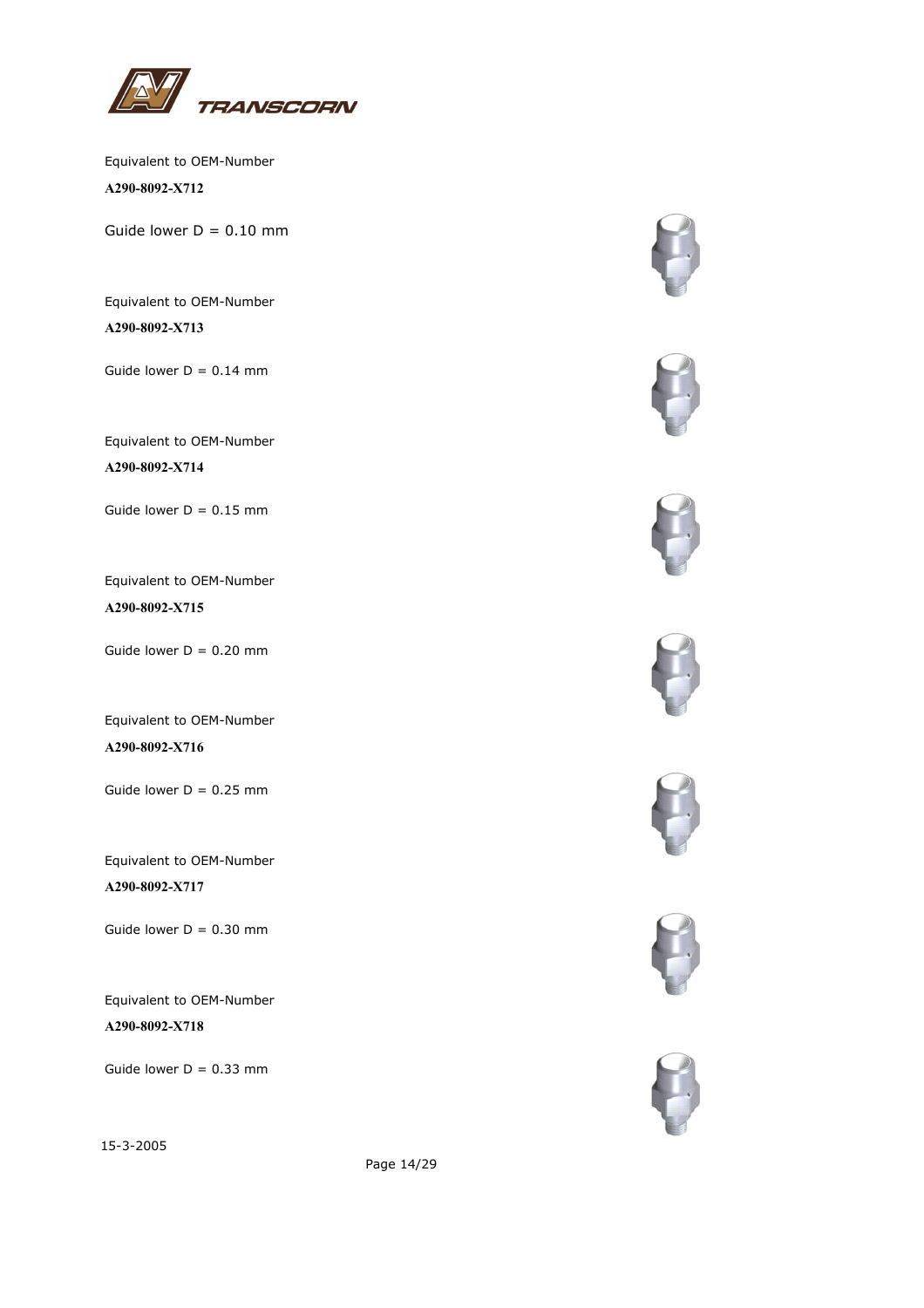

Equivalent to OEM-Number **A290-8101-X371**

Brake shoe

Equivalent to OEM-Number **A290-8101-X706**

Replaced by A290-8101-X734

Equivalent to OEM-Number **A290-8101-X716**

Replaced by A290-8101-X744

Equivalent to OEM-Number **A290-8101-X730**

Guide upper  $D = 0.10$  mm

Equivalent to OEM-Number **A290-8101-X732**

Guide upper  $D = 0.15$  mm

Equivalent to OEM-Number **A290-8101-X733**

Guide upper  $D = 0.20$  mm

Equivalent to OEM-Number **A290-8101-X734**

Guide upper  $D = 0.25$  mm

15-3-2005











Page 15/29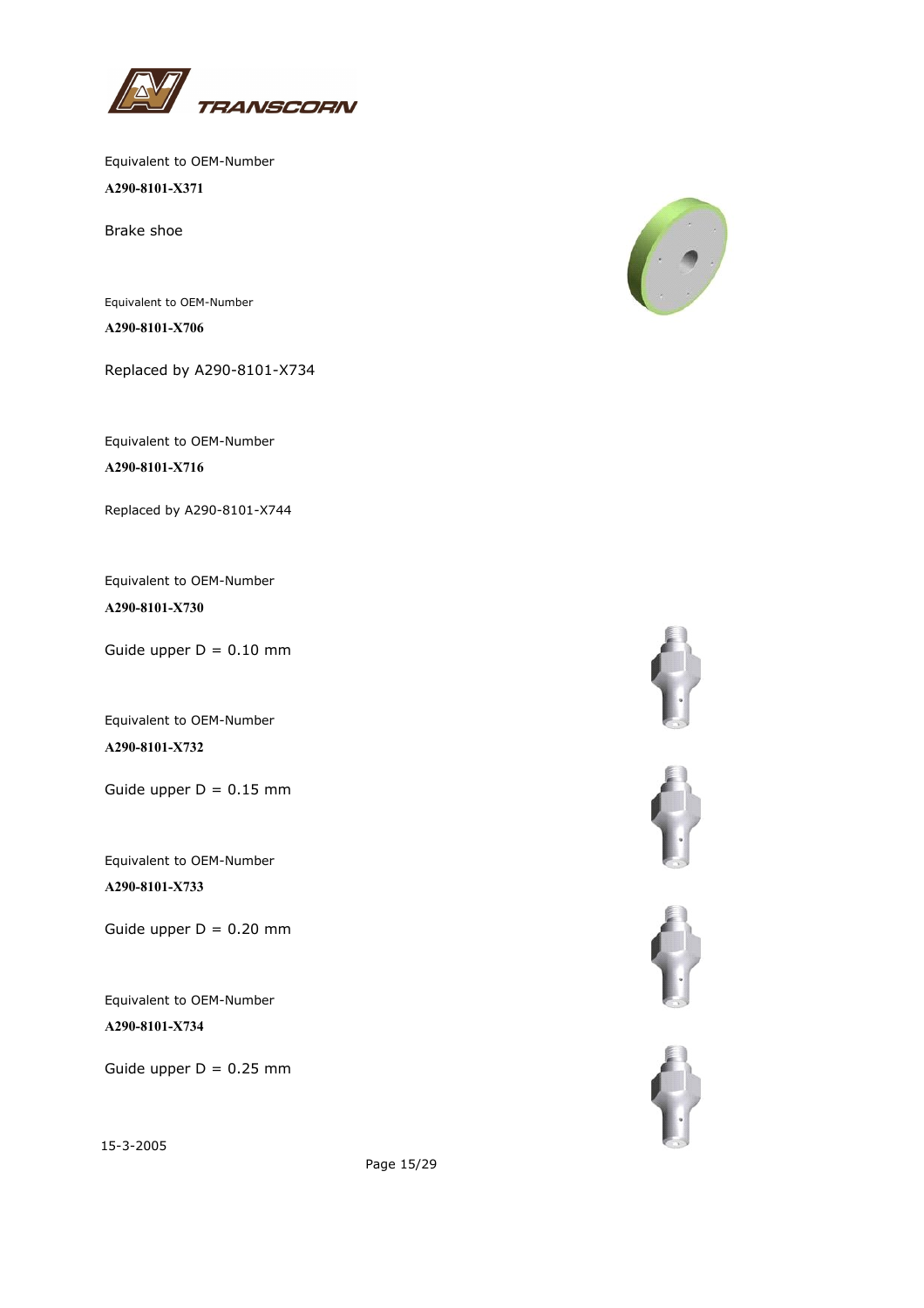

Equivalent to OEM-Number **A290-8101-X735**

Guide upper  $D = 0.30$  mm

Equivalent to OEM-Number **A290-8101-X740**

Guide lower  $D = 0.10$  mm

Equivalent to OEM-Number **A290-8101-X742**

Guide lower  $D = 0.15$  mm

Equivalent to OEM-Number **A290-8101-X743**

Guide lower  $D = 0.20$  mm

Equivalent to OEM-Number **A290-8101-X744**

Guide lower  $D = 0.25$  mm

Equivalent to OEM-Number **A290-8101-X745**

Guide lower  $D = 0.30$  mm

Equivalent to OEM-Number **A290-8101-X750**

Power feeder Alpha















15-3-2005

Page 16/29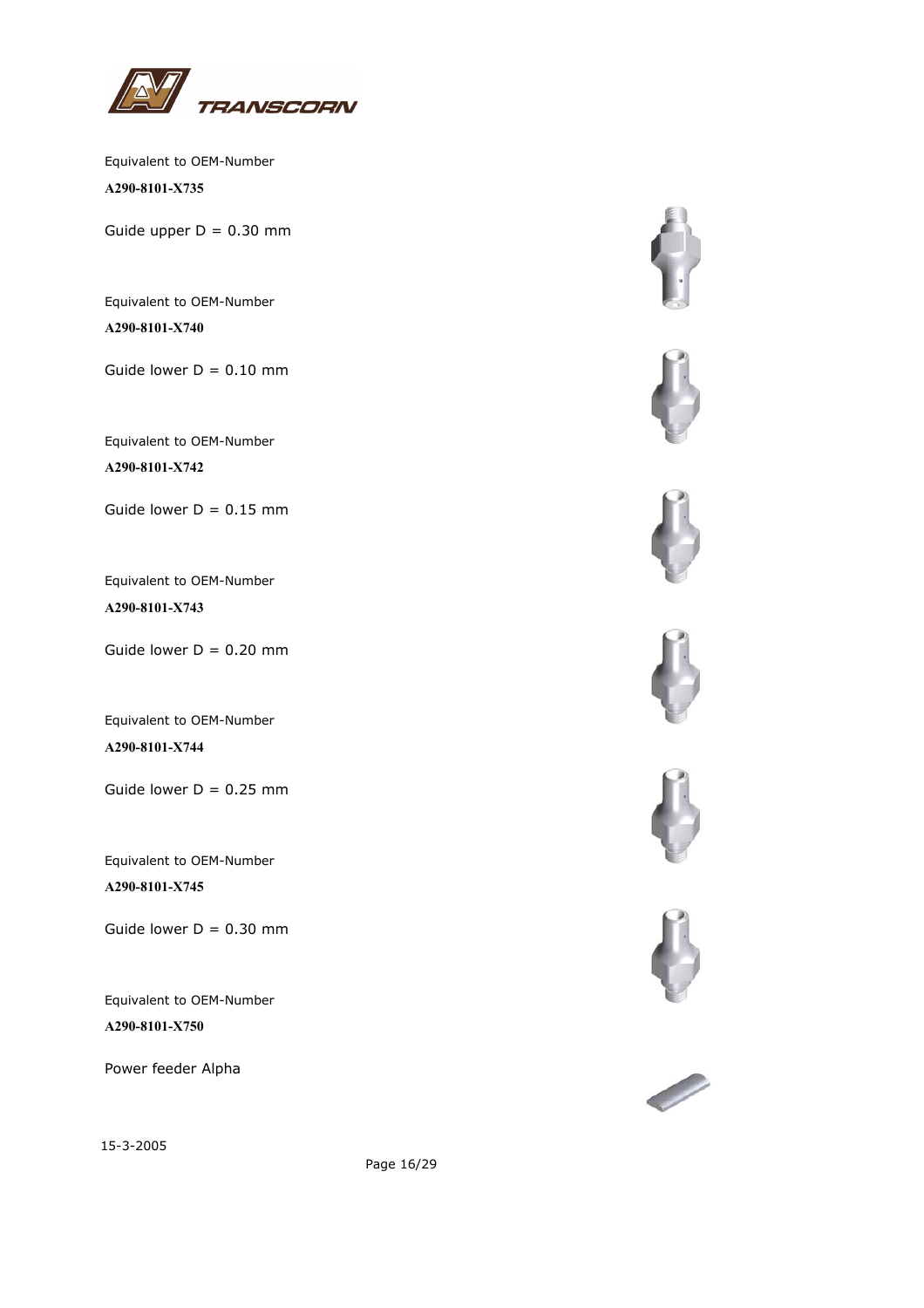

**A290-8101-X753**

Upper sub die guide

Equivalent to OEM-Number **A290-8101-X755**

Nozzle cap

Equivalent to OEM-Number

**A290-8101-X756**

Lower nozzle

Equivalent to OEM-Number

**A290-8101-X765**

Ceramic roller

Equivalent to OEM-Number

**A290-8101-X771**

Cover

Equivalent to OEM-Number **A290-8101-X776**

Upper nozzle

Equivalent to OEM-Number

**A290-8101-X777**

Lower nozzle for taper cut

15-3-2005















Page 17/29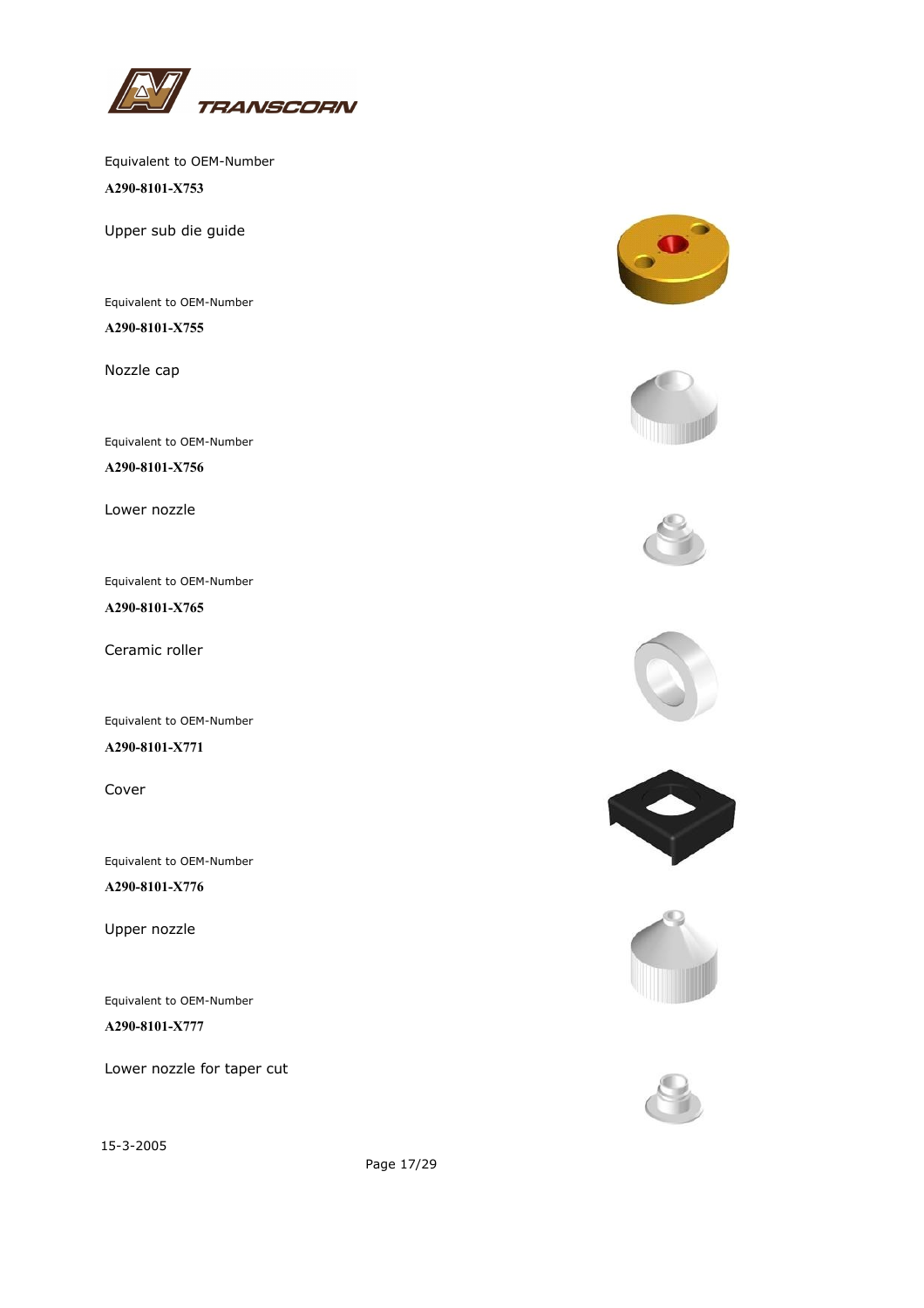

Equivalent to OEM-Number **A290-8101-X778**

Upper nozzle for big taper cut

Equivalent to OEM-Number **A290-8101-X779**

Lower nozzle

Equivalent to OEM-Number **A290-8101-Z383**

Feed roller

Equivalent to OEM-Number **A290-8102-X620**

Guide

Equivalent to OEM-Number **A290-8102-X656**

Chuck

Equivalent to OEM-Number **A290-8102-X657**

Cutting electrode

Equivalent to OEM-Number **A290-8102-X659**

Replaced by A290-8102-X656















Page 18/29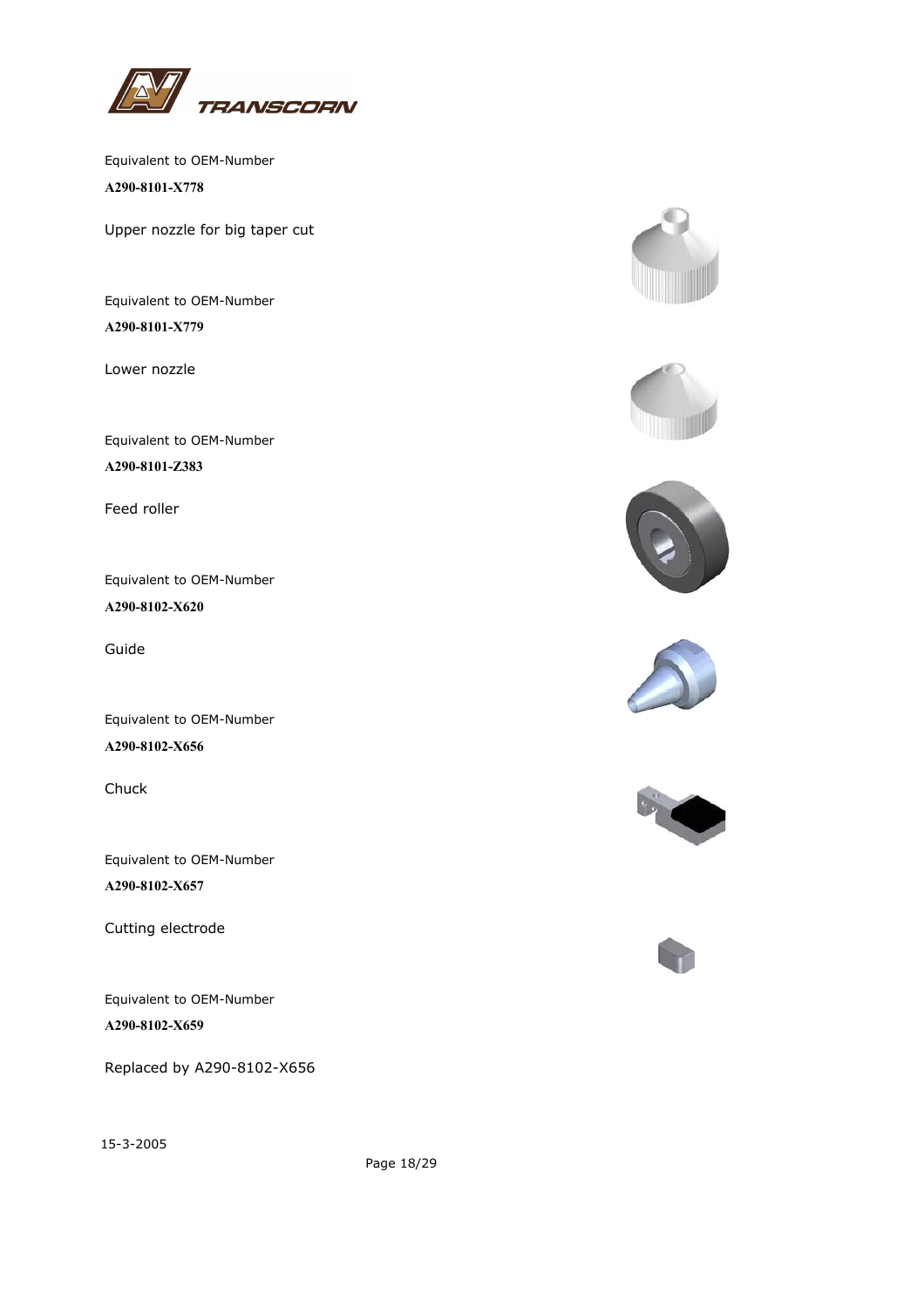

**A290-8102-X684**

Spring

Equivalent to OEM-Number **A290-8102-X751**

Upper nozzle

Equivalent to OEM-Number

**A290-8102-X752**

Upper nozzle for taper cut

Equivalent to OEM-Number **A290-8102-X764**

Nozzle

Equivalent to OEM-Number **A290-8102-X771**

Lower nozzle

Equivalent to OEM-Number **A290-8102-X772**

Lower nozzle for taper cut

Equivalent to OEM-Number **A290-8102-X774**

Lower nozzle  $D = 4.0$  mm

















Page 19/29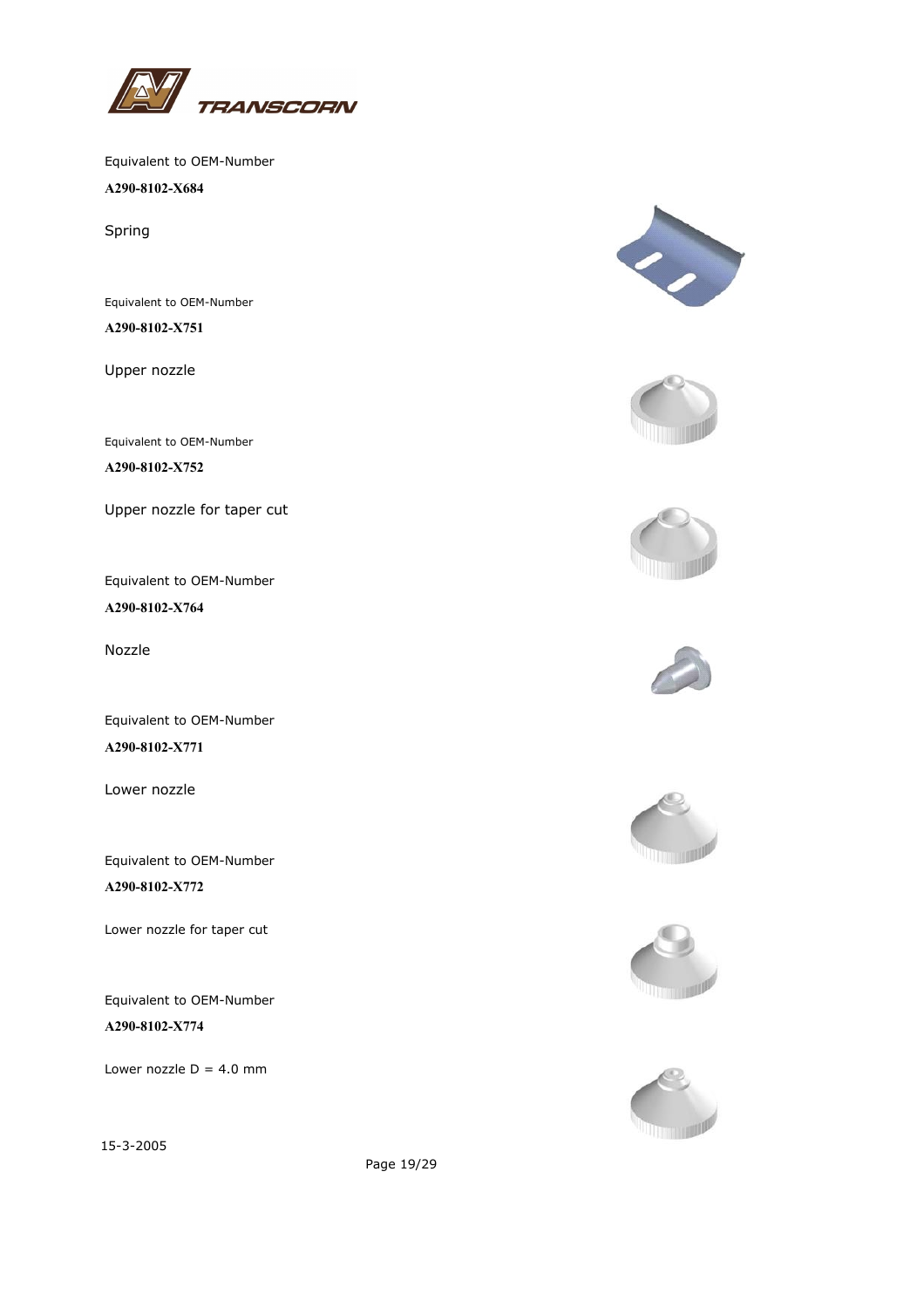

Equivalent to OEM-Number **A290-8102-X775**

Upper nozzle  $D = 4.0$  mm

Equivalent to OEM-Number **A290-8104-X612**

Block

Equivalent to OEM-Number **A290-8104-X620**

Guide

Equivalent to OEM-Number **A290-8104-X633**

Detection pin

Equivalent to OEM-Number **A290-8104-X705**

Upper wire guide  $45^{\circ}$  D = 0.20 mm

Equivalent to OEM-Number **A290-8104-X706**

Upper wire guide  $45^{\circ}$  D = 0.25 mm

Equivalent to OEM-Number **A290-8104-X774**

Lower nozzle D=2 mm

15-3-2005















Page 20/29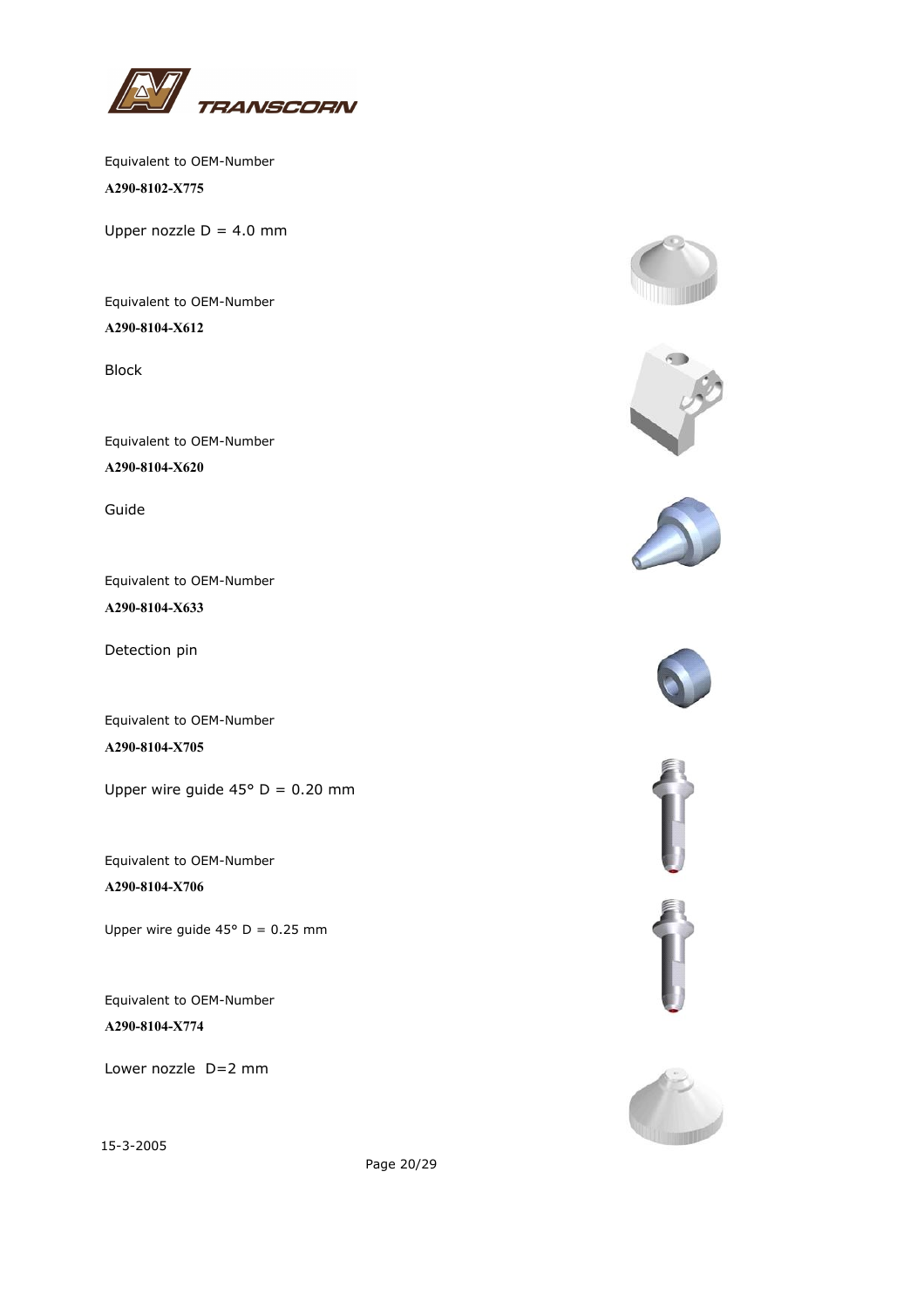

**A290-8104-X775**

Upper nozzle D=2 mm

Equivalent to OEM-Number **A290-8109-X776**

Nozzle

Equivalent to OEM-Number

**A290-8109-X778**

Nozzle

Equivalent to OEM-Number

**A290-8110-V384/STD**

Roller assembly

Equivalent to OEM-Number

**A290-8110-X382**

Pressure roller

Equivalent to OEM-Number

**A290-8110-X383**

Drive roller

Equivalent to OEM-Number

**A290-8110-X715**

Lower wire guide  $D = 0.20$  mm

















Page 21/29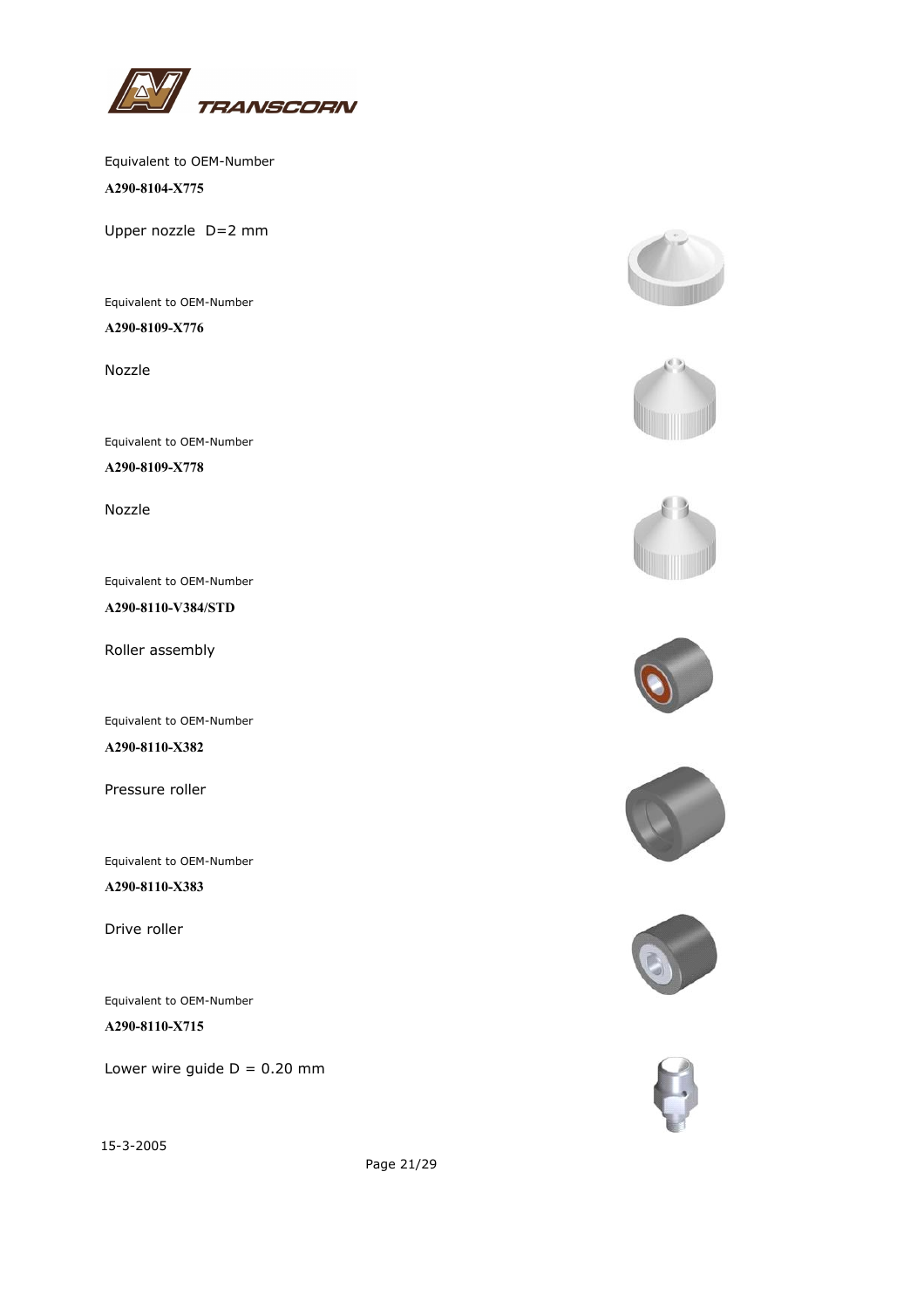

Equivalent to OEM-Number **A290-8110-X716**

Lower wire guide  $D = 0.25$  mm

Equivalent to OEM-Number **A290-8110-X717**

Lower wire quide  $D = 0.30$  mm

Equivalent to OEM-Number **A290-8110-X750**

Power feeder

Equivalent to OEM-Number **A290-8110-X774**

Sub die guide

Equivalent to OEM-Number **A290-8110-Y726**

Sub Die Guide

Equivalent to OEM-Number **A290-8110-Y734**

Upper wire guide  $D = 0.25$  mm

Equivalent to OEM-Number **A290-8110-Y744**

Lower wire guide  $D = 0.25$  mm

















Page 22/29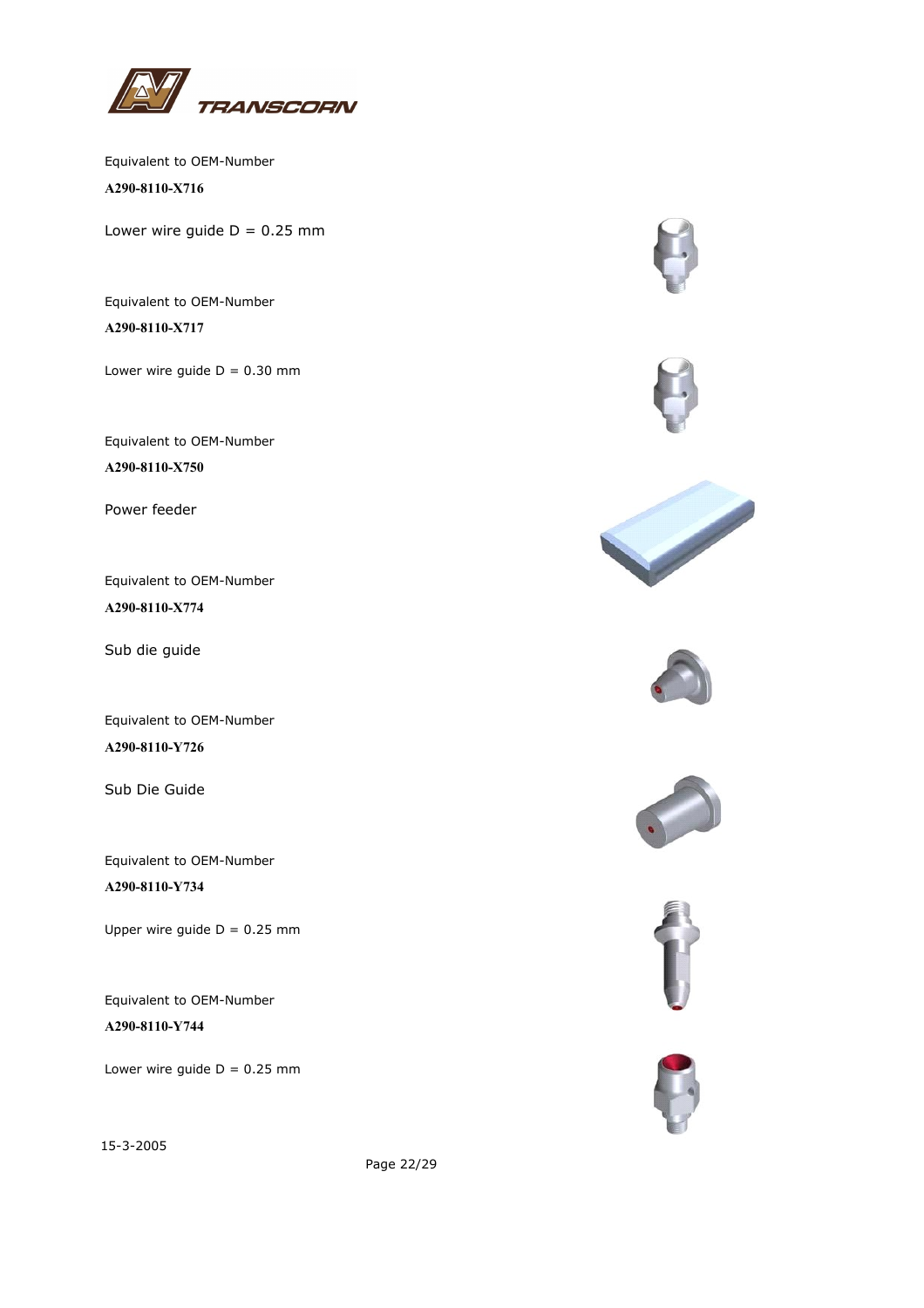

**A290-8110-Y774**

Guide

Equivalent to OEM-Number **A290-8110-Z715**

Lower wire quide  $45^{\circ}$  D = 0.20 mm

Equivalent to OEM-Number **A290-8110-Z716**

Lower wire guide  $45^{\circ}$  D = 0.25 mm

Equivalent to OEM-Number **A290-8111-X776**

Nozzle

Equivalent to OEM-Number **A290-8112-X382**

Roller

Equivalent to OEM-Number **A290-8112-X383**

Roller

Equivalent to OEM-Number **A660-8011-T648/LWG**

Replaced by 24.56.603











15-3-2005

Page 23/29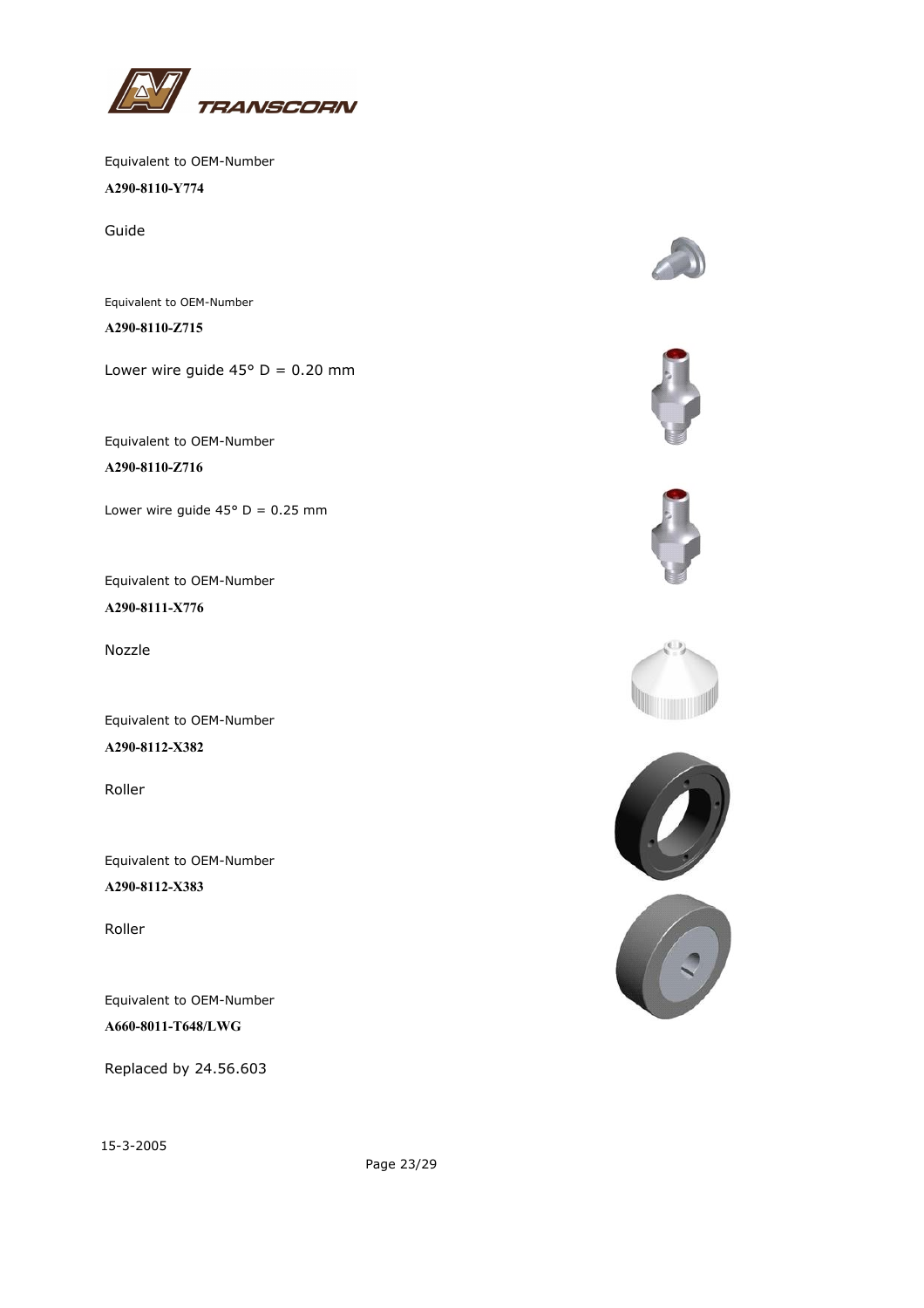

Equivalent to OEM-Number **A660-8011-T684/LWG**

Lower cable

Equivalent to OEM-Number **A660-8011-T711/DET**

Ground cable

Equivalent to OEM-Number **A660-8011-T711/LWG**

Ground cable

Equivalent to OEM-Number **A91L-0001-0066**

Flow meter

Equivalent to OEM-Number **A97L-0001-0652/20**

Wire guide  $D = 0.21$  mm upper/lower  $H = 15.0$  mm

Equivalent to OEM-Number **A97L-0001-0652/26**

Wire guide  $D = 0.26$  mm upper/lower  $H = 15.0$  mm

Equivalent to OEM-Number **A97L-0001-0664/15S1P**

Power feeder 15.9 x 6.4 mm











15-3-2005 Page 24/29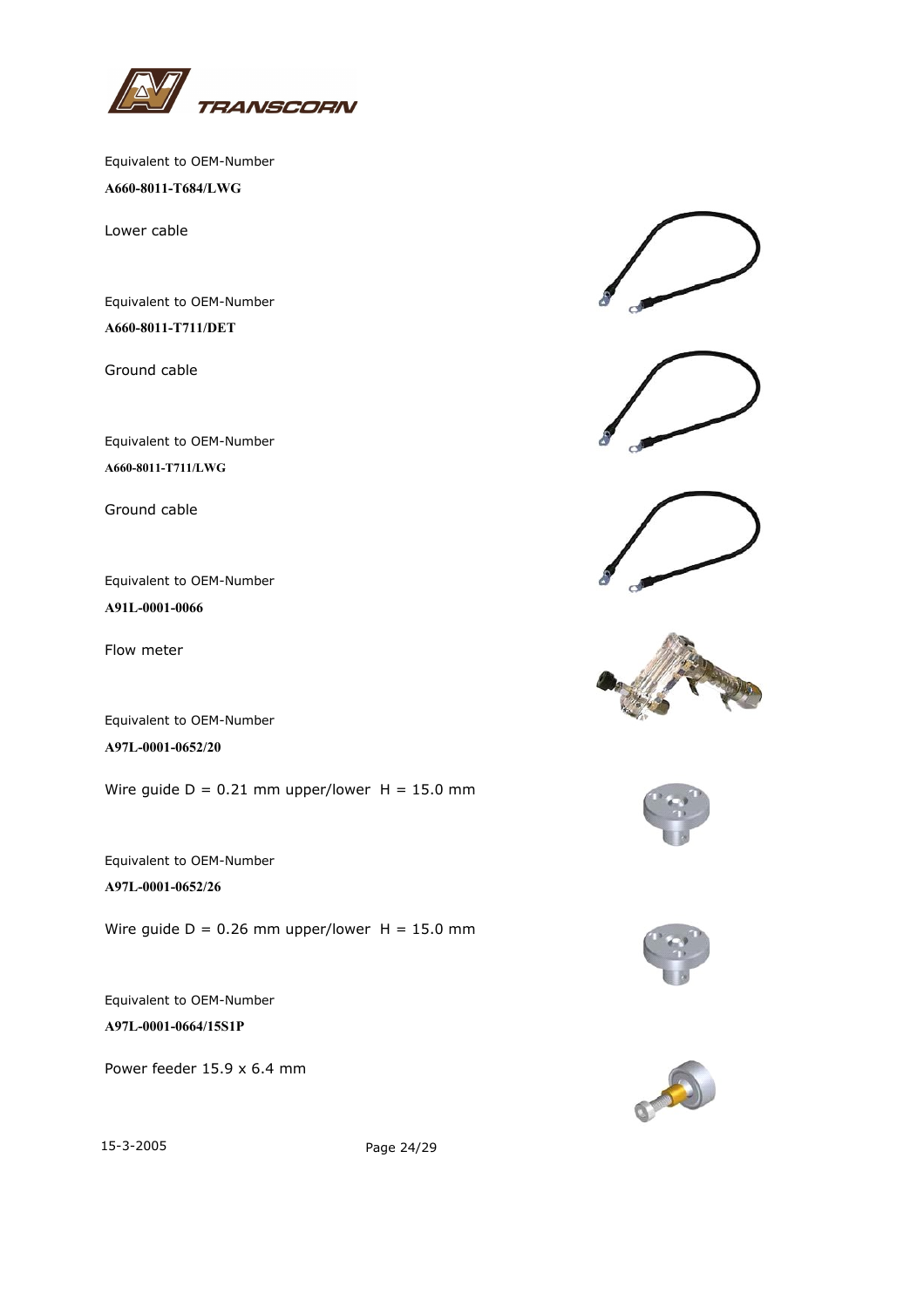

Equivalent to OEM-Number **A97L-0001-0664/25S1P**

Power feeder 25.4 x 9.5 mm

Equivalent to OEM-Number **A97L-0001-0670/1260Z**

Bearing

Equivalent to OEM-Number **A97L-0001-0670/1450Z**

Bearing

Equivalent to OEM-Number **A97L-0001-0670/1560ZZ**

Bearing

Equivalent to OEM-Number **A97L-0001-0670/1650HH**

Bearing

Equivalent to OEM-Number **A97L-0001-0670/DRF2280H**

Bearing

Equivalent to OEM-Number **A97L-0001-0670/LF1450ZZ**

Bearing

15-3-2005















Page 25/29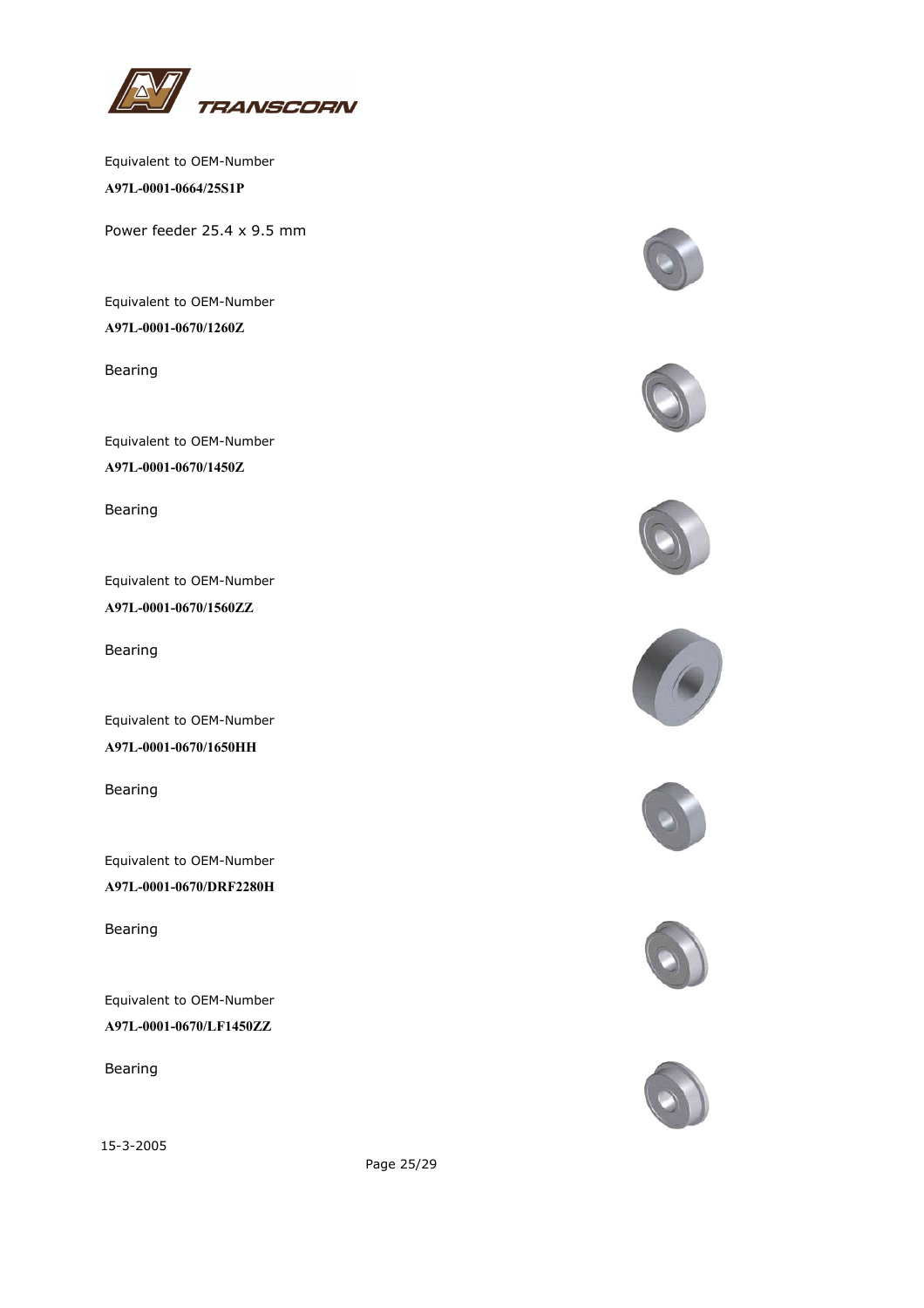

Equivalent to OEM-Number **A97L-0001-0670/LF1470ZZ**

Bearing

Equivalent to OEM-Number **A97L-0001-0986**

Replaced by A97L-0001-0670/1260Z

Equivalent to OEM-Number

**A97L-0124-T001**

Rolling tip complete

Equivalent to OEM-Number

**A97L-0126-0001/15S1P**

Electrode pin

Equivalent to OEM-Number

**A97L-0201-0369/6001LLU**

Bearing

Equivalent to OEM-Number **A97L-0201-0369/6203 LLU**

Replaced by A290-8101-X765

Equivalent to OEM-Number

**A97L-0201-0369/FL608LLB**

Replaced by A97L-0001-0670/DRF2280H









15-3-2005 Page 26/29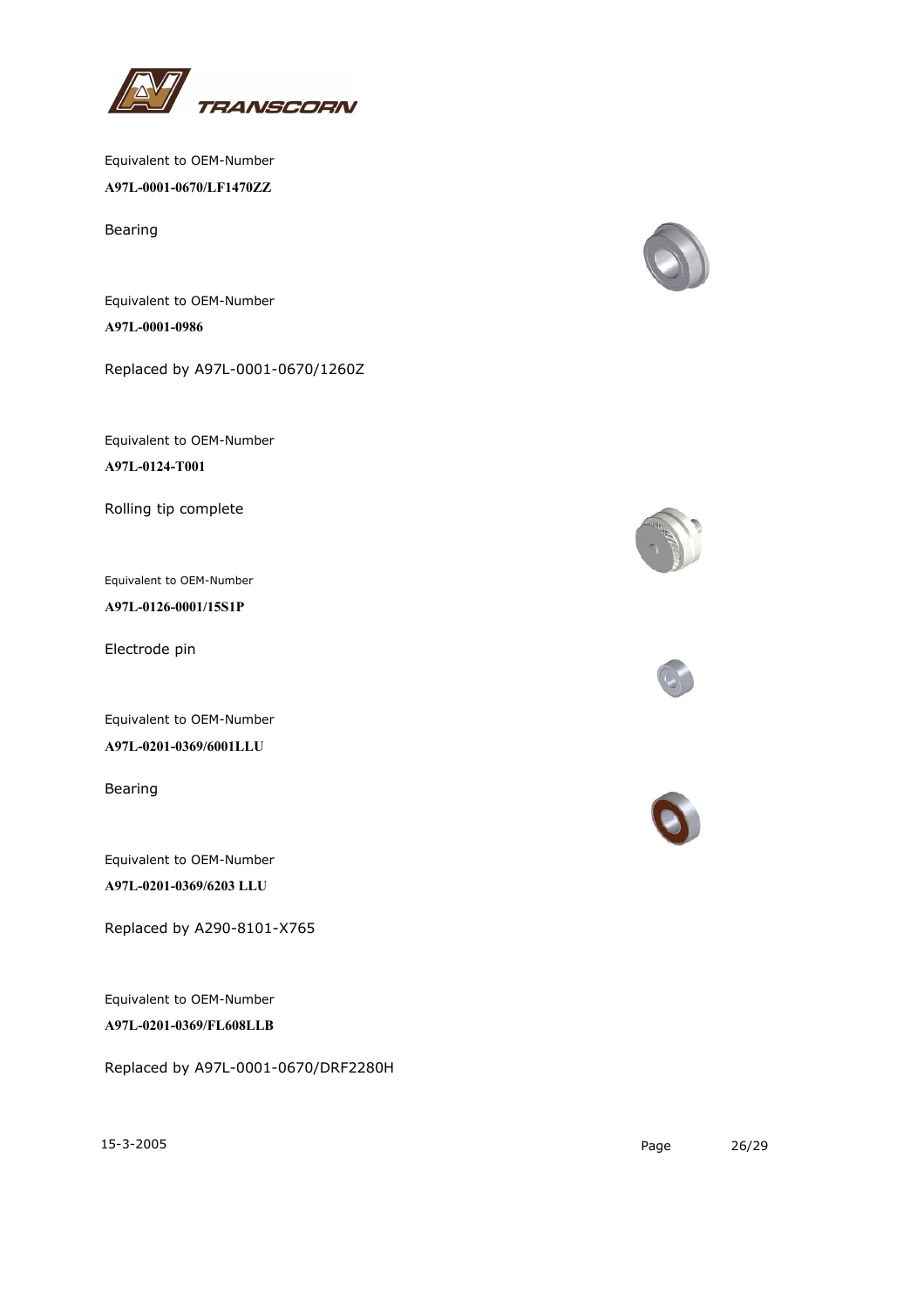

Equivalent to OEM-Number **A97L-0203-0097**

Connector for filter A99L-0107-0007/6A (04.01.331)

Equivalent to OEM-Number **A98L-0001-0938/1555**

Clip

Equivalent to OEM-Number **A98L-0001-0938/1573**

Clip

Equivalent to OEM-Number **A98L-0001-0972**

V-packing

Equivalent to OEM-Number **A98L-0001-0973**

V-packing

Equivalent to OEM-Number **A98L-0004-0153/L3260**

Replaced by A98L-0004-0359/L3260

Equivalent to OEM-Number **A98L-0004-0153/L3330**

Replaced by A98L-0004-0359/L3330

15-3-2005 Page 27/29







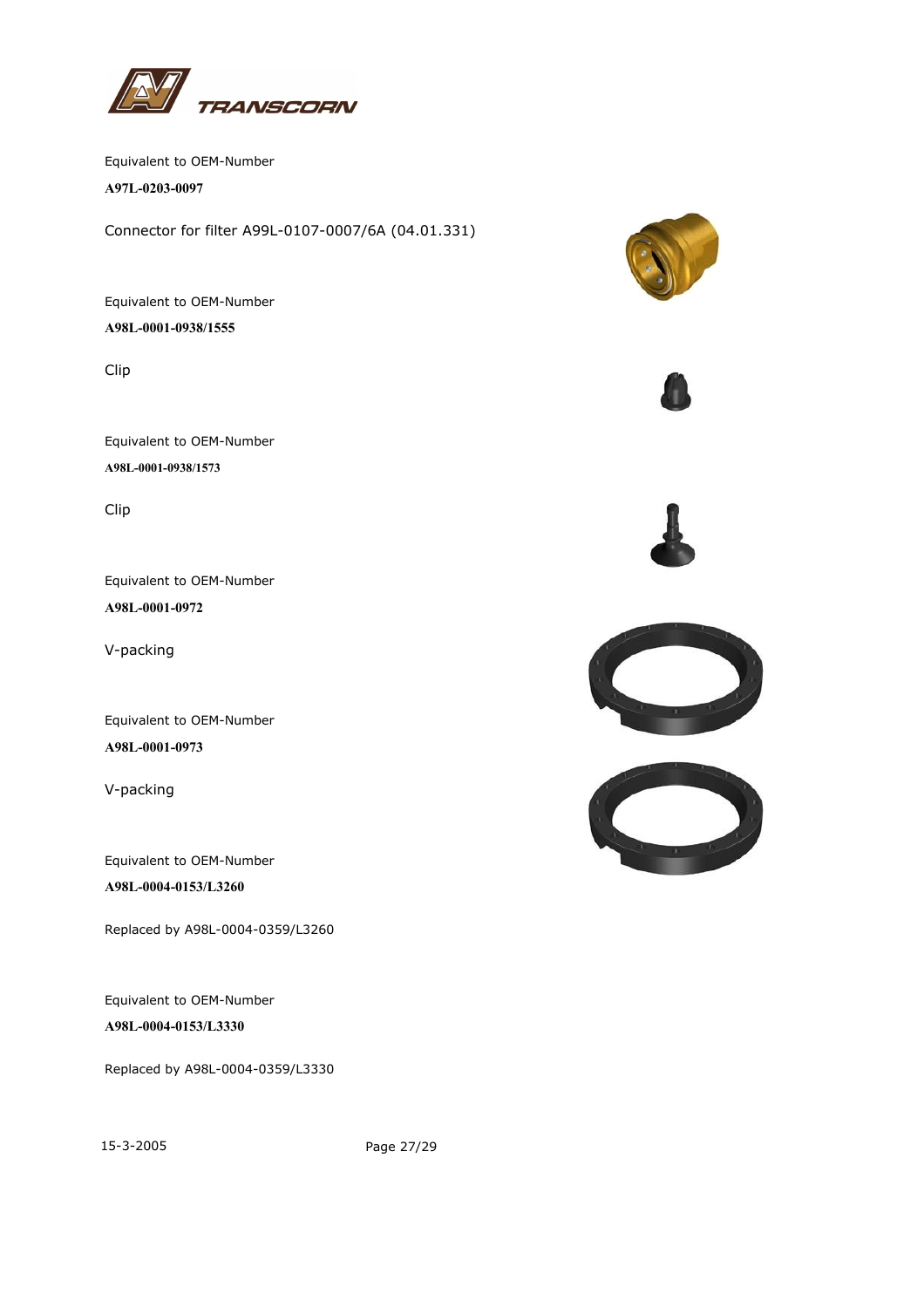

Equivalent to OEM-Number **A98L-0004-0359/L1870**

Conveyer belt 0.7 x 17 x 1870 mm

Equivalent to OEM-Number **A98L-0004-0359/L1930**

Conveyer belt 0.7 x 17 x 1930 mm

Equivalent to OEM-Number **A98L-0004-0359/L3260**

Conveyer belt 0.7 x 17 x 3260 mm

Equivalent to OEM-Number **A98L-0004-0359/L3330**

Conveyer belt 0.7 x 17 x 3330 mm

Equivalent to OEM-Number **A98L-0004-0359/L4110**

Conveyer belt 0.7 x 17 x 4110 mm

Equivalent to OEM-Number **A98L-0004-0359/L4290**

Conveyer belt 0.7 x 17 x 4290 mm

Equivalent to OEM-Number **A99L-0107-0001**

Filter cartridge Mann H34.1158/2 ø340 x 441 mm